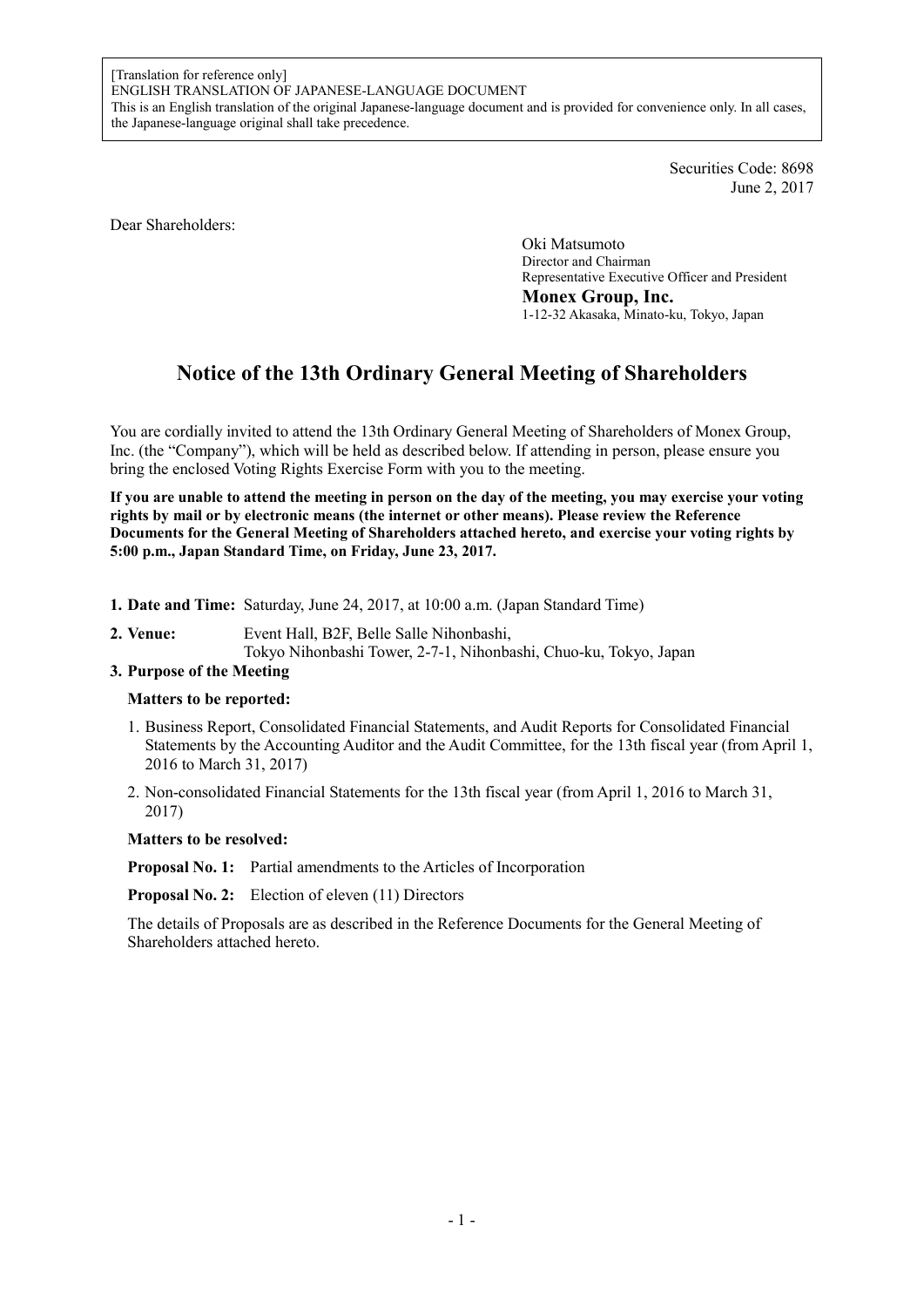### **4. Information on Disclosure on the Internet**

- (1) Pursuant to the provisions of laws and regulations and the Articles of Incorporation of the Company, "System to ensure that the execution of duties by the Executive Officers complies with laws and regulations and the Articles of Incorporation and other system to ensure the properness of operations of the Company, and status of operation of such systems" which consists a part of Business Report, "Notes to Consolidated Financial Statements" which consists a part of Consolidated Financial Statements and "Notes to Non-consolidated Financial Statements" which consists a part of Nonconsolidated Financial Statements are posted on the website (http://www.monexgroup.jp/) of the Company and not attached to this document (aforementioned documents not attached to this document are in Japanese only). Although they are not attached to this document, they are also included in the subjects of auditing by the Accounting Auditor and the Audit Committee.
- (2) Should any change need to be made to the Reference Documents for the General Meeting of Shareholders, Business Report or Consolidated/Non-consolidated Financial Statements, such changes shall be posted on the website (http://www.monexgroup.jp/) of the Company (Japanese only).

# **Year-end Dividend Payment for the 13th fiscal year**

The Company resolved at a meeting of the Board of Directors of the Company held on May 24, 2017 that payment of the Company's dividends of surplus (year-end) for the 13th fiscal year will be 2.60 yen per share. The Company will commencing the payment on June 5, 2017.

Together with the interim dividend of 2.60 yen per share, the annual dividend per share for the 13th fiscal year would be 5.20 yen.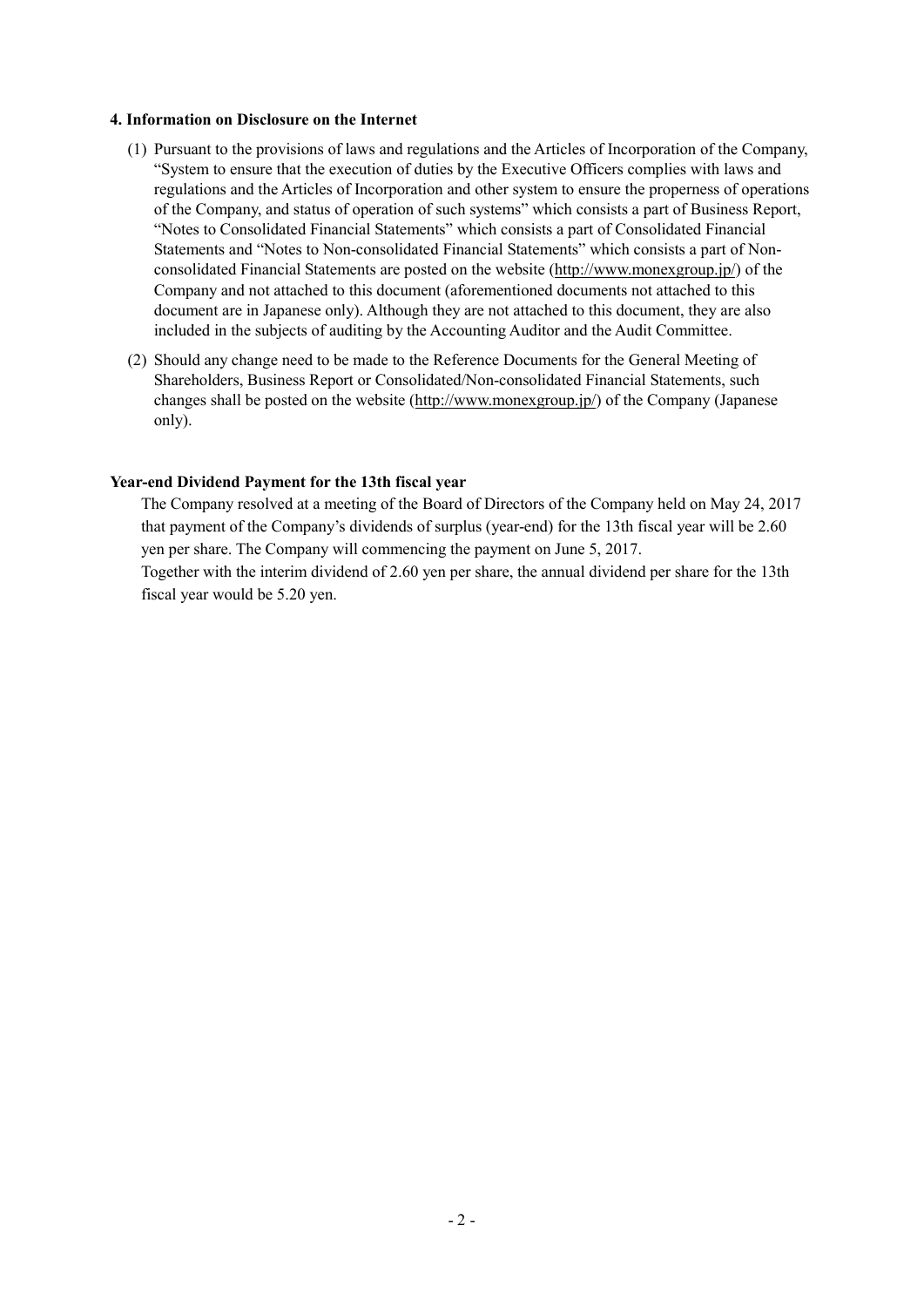# **Reference Documents for the General Meeting of Shareholders**

# **Proposal No. 1: Partial amendments to the Articles of Incorporation**

1. Reasons for the proposal

To prepare for the diversification of business areas and future business expansion of the Company and its group companies, the Company proposes to add to and revise the purposes specified in Article 2 (Purposes) of the existing Articles of Incorporation and to make the necessary amendments.

2. Contents of the amendments

The following are the details of the amendment.

|                                                                                                                                                                                                                                                                                                                                                                                                                                                                                                                                                                                                                                                                             | (The underlined portions are proposed to be amended.)                                                                                                                                                                                                        |  |  |
|-----------------------------------------------------------------------------------------------------------------------------------------------------------------------------------------------------------------------------------------------------------------------------------------------------------------------------------------------------------------------------------------------------------------------------------------------------------------------------------------------------------------------------------------------------------------------------------------------------------------------------------------------------------------------------|--------------------------------------------------------------------------------------------------------------------------------------------------------------------------------------------------------------------------------------------------------------|--|--|
| Existing Articles of Incorporation                                                                                                                                                                                                                                                                                                                                                                                                                                                                                                                                                                                                                                          | Proposed amendments                                                                                                                                                                                                                                          |  |  |
| Article 2. (Purposes)<br>Paragraph 1. The purposes of the Company shall be to<br>engage in the following businesses:                                                                                                                                                                                                                                                                                                                                                                                                                                                                                                                                                        | Article 2. (Purposes)<br>Paragraph 1. The purposes of the Company shall be to<br>engage in the following businesses:                                                                                                                                         |  |  |
| (1) Control and management of the business activities<br>of the companies engaging in the following<br>businesses and foreign companies engaging in<br>businesses equivalent to the following, through<br>shareholding in such companies;                                                                                                                                                                                                                                                                                                                                                                                                                                   | (1) Control and management of the business activities of<br>the companies engaging in the following businesses<br>and foreign companies engaging in businesses<br>equivalent to the following, through shareholding or<br>equity interest in such companies; |  |  |
| <omitted></omitted>                                                                                                                                                                                                                                                                                                                                                                                                                                                                                                                                                                                                                                                         | <omitted></omitted>                                                                                                                                                                                                                                          |  |  |
| Businesses incidental to the financial instruments<br>$\overline{2}$<br>business provided in the Financial Instruments and<br>Exchange Law;                                                                                                                                                                                                                                                                                                                                                                                                                                                                                                                                 | Other than as prescribed in the foregoing item,<br>$\overline{2}$<br>banking, trust, life insurance, and other finance-<br>related businesses;                                                                                                               |  |  |
| Any other businesses that a financial instruments<br>3<br>dealer may engage in as provided in the Financial<br>Instruments and Exchange Law;                                                                                                                                                                                                                                                                                                                                                                                                                                                                                                                                | 3<br>Any and all businesses incidental or related to the<br>businesses referred to in the foregoing items; and                                                                                                                                               |  |  |
| Investment education business, including<br>4<br>organization of seminars and correspondence courses<br>utilizing the Internet or the like on investment, edition<br>and sale of specialized books and printed materials,<br>providing investment information via the Internet;                                                                                                                                                                                                                                                                                                                                                                                             | All other legal businesses.<br>4                                                                                                                                                                                                                             |  |  |
| Life insurance business;<br>5                                                                                                                                                                                                                                                                                                                                                                                                                                                                                                                                                                                                                                               | $\leq$ Omitted $\geq$                                                                                                                                                                                                                                        |  |  |
| 6<br>Marine insurance, fire insurance, transport insurance,<br>automobile insurance, automobile liability insurance,<br>casualty insurance, robbery insurance, glass<br>insurance, aviation insurance, windstorm and flood<br>insurance, animal insurance, credit insurance,<br>workers' compensation liability insurance, indemnity<br>insurance, damage compensation insurance,<br>machinery insurance, construction insurance,<br>shipowner's liability insurance for passenger's<br>personal accident, nuclear power insurance, mobile<br>comprehensive insurance and expense/profit<br>insurance as well as re-insurance business concerning<br>each of the foregoing; |                                                                                                                                                                                                                                                              |  |  |
| Trust business:<br>7                                                                                                                                                                                                                                                                                                                                                                                                                                                                                                                                                                                                                                                        |                                                                                                                                                                                                                                                              |  |  |
| Businesses which a bank may engage in under<br>8<br>Banking Law, Secured Bonds Trust Law, etc.;                                                                                                                                                                                                                                                                                                                                                                                                                                                                                                                                                                             |                                                                                                                                                                                                                                                              |  |  |
| Other financial services and any and all businesses<br>$\overline{9}$<br>related or incidental thereto; and                                                                                                                                                                                                                                                                                                                                                                                                                                                                                                                                                                 |                                                                                                                                                                                                                                                              |  |  |
| 10 Any and all businesses incidental to the businesses<br>referred to in the foregoing items.                                                                                                                                                                                                                                                                                                                                                                                                                                                                                                                                                                               |                                                                                                                                                                                                                                                              |  |  |
| <omitted></omitted>                                                                                                                                                                                                                                                                                                                                                                                                                                                                                                                                                                                                                                                         |                                                                                                                                                                                                                                                              |  |  |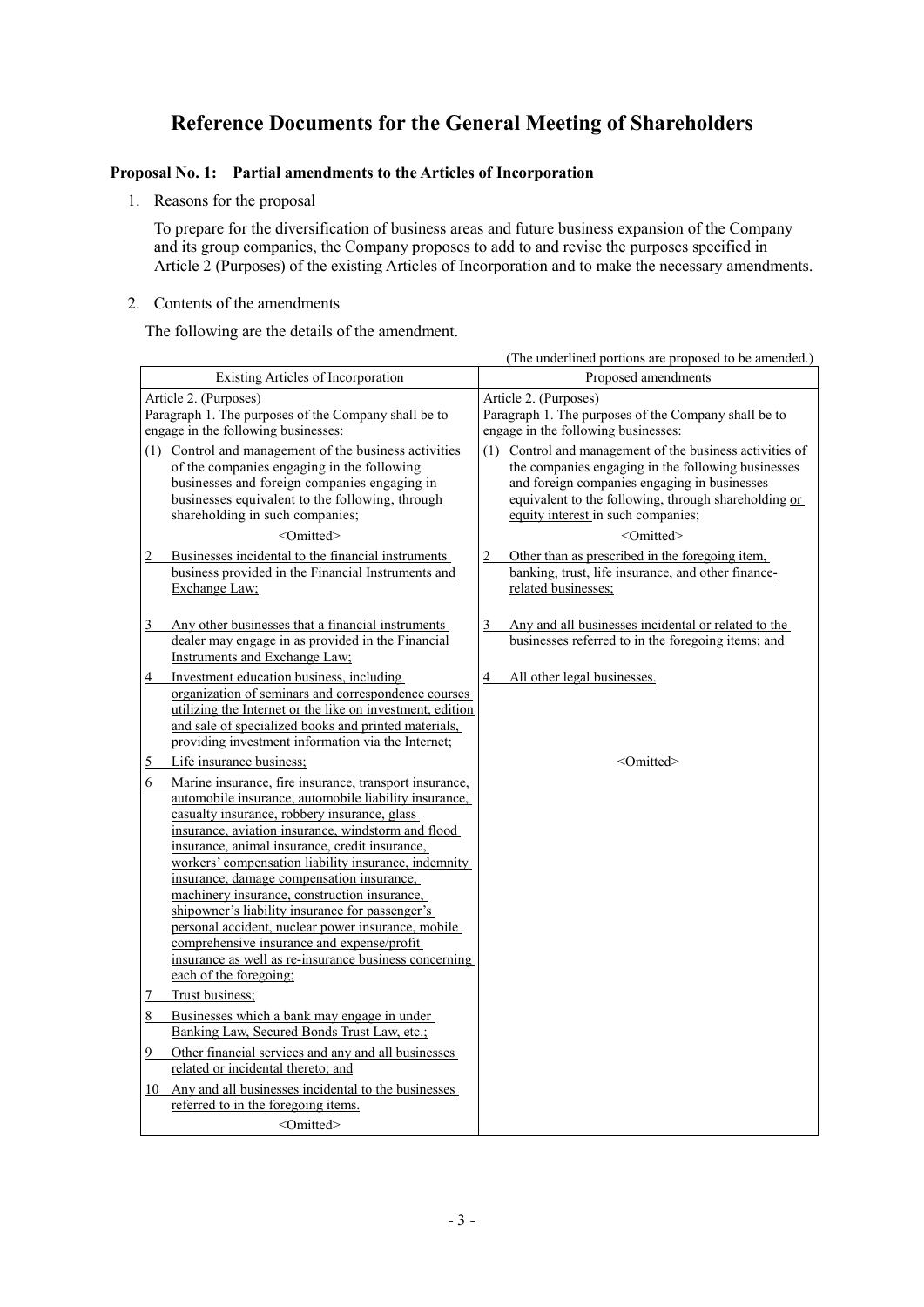# **Proposal No. 2: Election of eleven (11) Directors**

Upon the conclusion of this Ordinary General Meeting of Shareholders, the terms of office of all eleven (11) Directors will expire. Accordingly, the Company proposes to elect eleven (11) Directors including two (2) new candidates for Directors based on the decision at Nominating Committee.

Six (6) out of eleven (11) candidates are candidates for Outside Directors, and five (5) candidates, Oki Matsumoto, Shoji Kuwashima, Takashi Oyagi, Toshihiko Katsuya and Koichi Tateno are candidates for Directors who are scheduled to serve concurrently as Executive Officers.

The candidates for Directors are as described in the following pages.

#### **[Supplementary Information] Outline of the Results of Analysis and Assessment of the Effectiveness of the Board of Directors as a Whole**

Prior to the decision on candidates for Directors, the effectiveness of the Board of Directors as a whole was analyzed and assessed, based in part on self-assessment by each Director. An outline of the results is described below.

#### **Analysis and assessment process**

Based on the aggregate results of a questionnaire distributed to all Directors, the effectiveness of the Board of Directors as a whole was analyzed and assessed by the Board of Directors and the Nominating Committee.

#### **Results of analysis and assessment**

The size and composition of the Board of Directors and the management of its meetings were deemed to be generally appropriate and the Board of Directors as a whole was rated to be functioning, with Directors asking questions and expressing opinions actively at meetings of the Board of Directors.

#### **Initiatives to increase effectiveness**

The Board of Directors and Nominating Committee confirmed that the Company and the Board of Directors will undertake the following initiatives to further increase the effectiveness of the Board of Directors.

- To further enhance discussions by the Board of Directors concerning strategic matters and other key management issues, efforts will be made to improve the quality of information provided, by such means as increasing the time spent on discussions and devising materials for distribution beforehand.
- To enable Outside Directors to gain a deeper understanding of the business of the Company and its group companies, more creative approaches will be taken in the provision of information concerning business and the status of the execution of duties.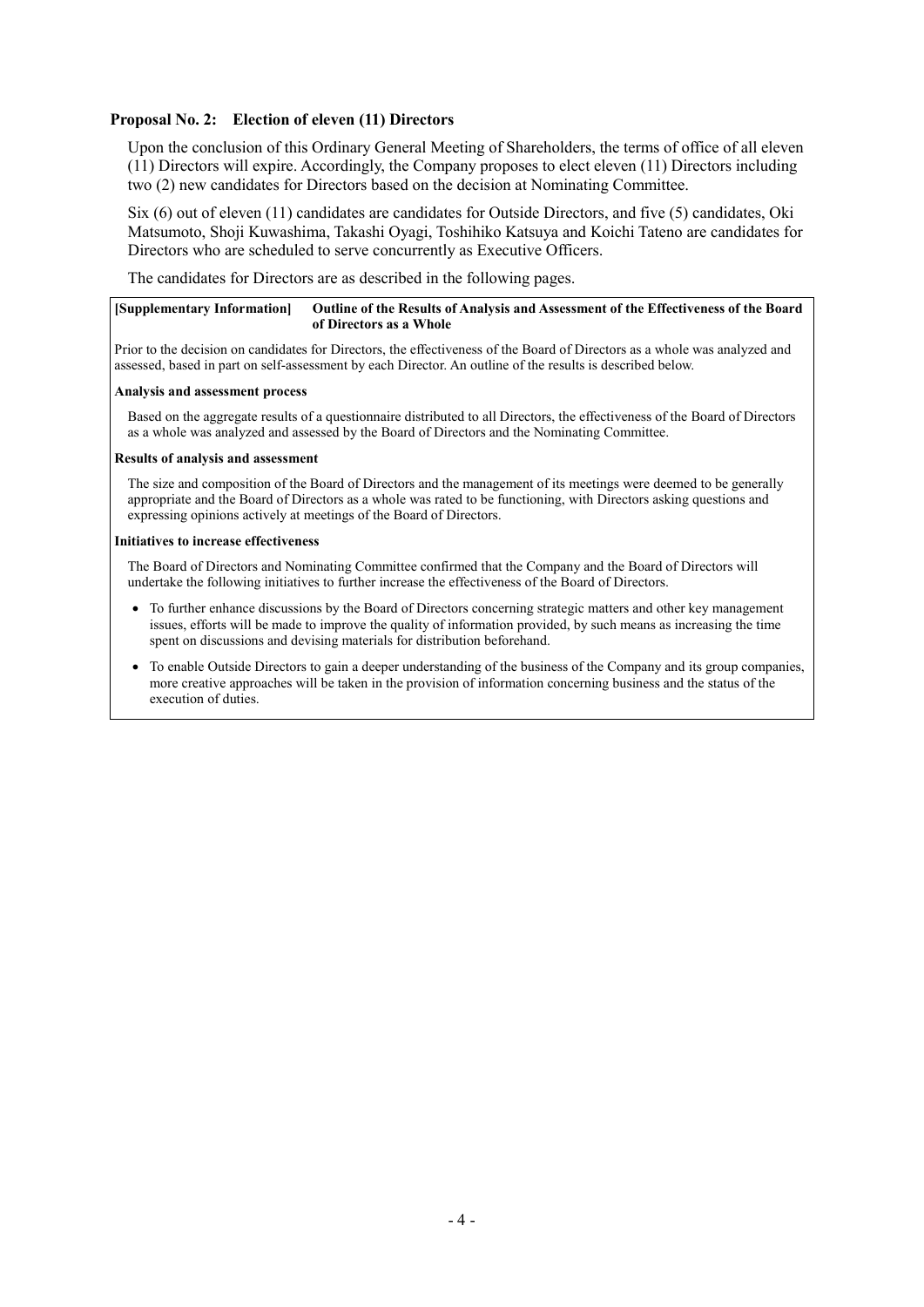|                                                         | Oki Matsumoto (Date of birth: December 19, 1963)<br>[Re-appointment]<br>(Term of office: 12 years)                                                                                                                                                                                                                                                                                                                                                                                                                                                                                                                                                                                          |  |
|---------------------------------------------------------|---------------------------------------------------------------------------------------------------------------------------------------------------------------------------------------------------------------------------------------------------------------------------------------------------------------------------------------------------------------------------------------------------------------------------------------------------------------------------------------------------------------------------------------------------------------------------------------------------------------------------------------------------------------------------------------------|--|
| 1                                                       | Managing Director, Chairman of the Board, Member of the Nominating Committee, Member of the                                                                                                                                                                                                                                                                                                                                                                                                                                                                                                                                                                                                 |  |
|                                                         | <b>Compensation Committee</b>                                                                                                                                                                                                                                                                                                                                                                                                                                                                                                                                                                                                                                                               |  |
|                                                         | Representative Executive Officer, President and Chief Executive Officer                                                                                                                                                                                                                                                                                                                                                                                                                                                                                                                                                                                                                     |  |
|                                                         | <b>Career summary</b>                                                                                                                                                                                                                                                                                                                                                                                                                                                                                                                                                                                                                                                                       |  |
| Apr. 1987                                               | Joined Salomon Brothers Asia Limited                                                                                                                                                                                                                                                                                                                                                                                                                                                                                                                                                                                                                                                        |  |
| Apr. 1990                                               | Joined Goldman Sachs (Japan) Ltd.                                                                                                                                                                                                                                                                                                                                                                                                                                                                                                                                                                                                                                                           |  |
| Nov. 1994<br>Apr. 1999                                  | General Partner, The Goldman Sachs Group, L.P.                                                                                                                                                                                                                                                                                                                                                                                                                                                                                                                                                                                                                                              |  |
| Aug. 2004                                               | Representative Director, (the former) Monex, Inc.<br>Representative Director and President of the Company                                                                                                                                                                                                                                                                                                                                                                                                                                                                                                                                                                                   |  |
| May 2005                                                | Representative Director and President, Monex Beans, Inc. (currently Monex, Inc.)                                                                                                                                                                                                                                                                                                                                                                                                                                                                                                                                                                                                            |  |
| Jun.                                                    | 2008<br>Director, Tokyo Stock Exchange, Inc.                                                                                                                                                                                                                                                                                                                                                                                                                                                                                                                                                                                                                                                |  |
| Jun. 2008                                               | Director, Shinsei Bank, Limited                                                                                                                                                                                                                                                                                                                                                                                                                                                                                                                                                                                                                                                             |  |
| Jun. 2010                                               | Director, Kakaku.com, Inc. (current position)                                                                                                                                                                                                                                                                                                                                                                                                                                                                                                                                                                                                                                               |  |
| Jun. 2011                                               | Director and Chairman, TradeStation Group, Inc. (current position)                                                                                                                                                                                                                                                                                                                                                                                                                                                                                                                                                                                                                          |  |
| Jun. 2013                                               | Director and Chairman, Representative Executive Officer and President of the Company (current position)                                                                                                                                                                                                                                                                                                                                                                                                                                                                                                                                                                                     |  |
| Nov. 2013                                               | Director, JIN CO., LTD.                                                                                                                                                                                                                                                                                                                                                                                                                                                                                                                                                                                                                                                                     |  |
| Nov. 2015                                               | Representative Director and Chairman, Monex, Inc.                                                                                                                                                                                                                                                                                                                                                                                                                                                                                                                                                                                                                                           |  |
| Jun. 2016                                               | Director, MasterCard Incorporated (current position)                                                                                                                                                                                                                                                                                                                                                                                                                                                                                                                                                                                                                                        |  |
| Aug. 2016<br>Director, UZABASE, Inc. (current position) |                                                                                                                                                                                                                                                                                                                                                                                                                                                                                                                                                                                                                                                                                             |  |
| Apr. 2017                                               | Managing Director and Chairman, Monex, Inc. (current position)                                                                                                                                                                                                                                                                                                                                                                                                                                                                                                                                                                                                                              |  |
|                                                         | Important concurrent positions at other organizations<br>Managing Director and Chairman, Monex, Inc. (the Company's wholly owned subsidiary)<br>Director and Chairman, TradeStation Group, Inc. (the Company's wholly owned subsidiary)<br>Outside Director, Kakaku.com, Inc. (Scheduled to retire at the end of that company's Ordinary General Meeting of<br>Shareholders in June 2017)<br>Outside Director, MasterCard Incorporated<br>Outside Director, UZABASE, Inc.                                                                                                                                                                                                                   |  |
|                                                         | Attendance at meetings of the Board of Directors and each committee (from April 1, 2016 to March 31, 2017)                                                                                                                                                                                                                                                                                                                                                                                                                                                                                                                                                                                  |  |
|                                                         | Meetings of the Board of Directors:<br>11/11                                                                                                                                                                                                                                                                                                                                                                                                                                                                                                                                                                                                                                                |  |
|                                                         | Meetings of the Nominating Committee:<br>4/4                                                                                                                                                                                                                                                                                                                                                                                                                                                                                                                                                                                                                                                |  |
|                                                         | 5/5<br>Meetings of the Compensation Committee:                                                                                                                                                                                                                                                                                                                                                                                                                                                                                                                                                                                                                                              |  |
|                                                         | Number of shares owned<br>7,492,000 shares                                                                                                                                                                                                                                                                                                                                                                                                                                                                                                                                                                                                                                                  |  |
|                                                         | <b>Reasons for Nomination as Director</b><br>Since Mr. Matsumoto founded the former Monex, Inc. in 1999, he has been dedicated to creating and establishing a new<br>financial business model in Japan, i.e., an online brokerage business for retail investors, and has demonstrated strong<br>leadership in expanding the business of Monex Group, Inc. With his in-depth understanding of the financial services<br>industry, Mr. Matsumoto has actively supported substantive and productive discussion of the Board. As Chief Executive<br>Officer of the Company, he deploys his exceptional leadership and management skills to pursue continuous growth in the<br>group's business. |  |
|                                                         | <b>Experience and Expertise</b>                                                                                                                                                                                                                                                                                                                                                                                                                                                                                                                                                                                                                                                             |  |

- Experience in securities and other financial business
- Experience in online and Business-to-Customer business
- Knowledge of IT and marketing
- Management of listed or global companies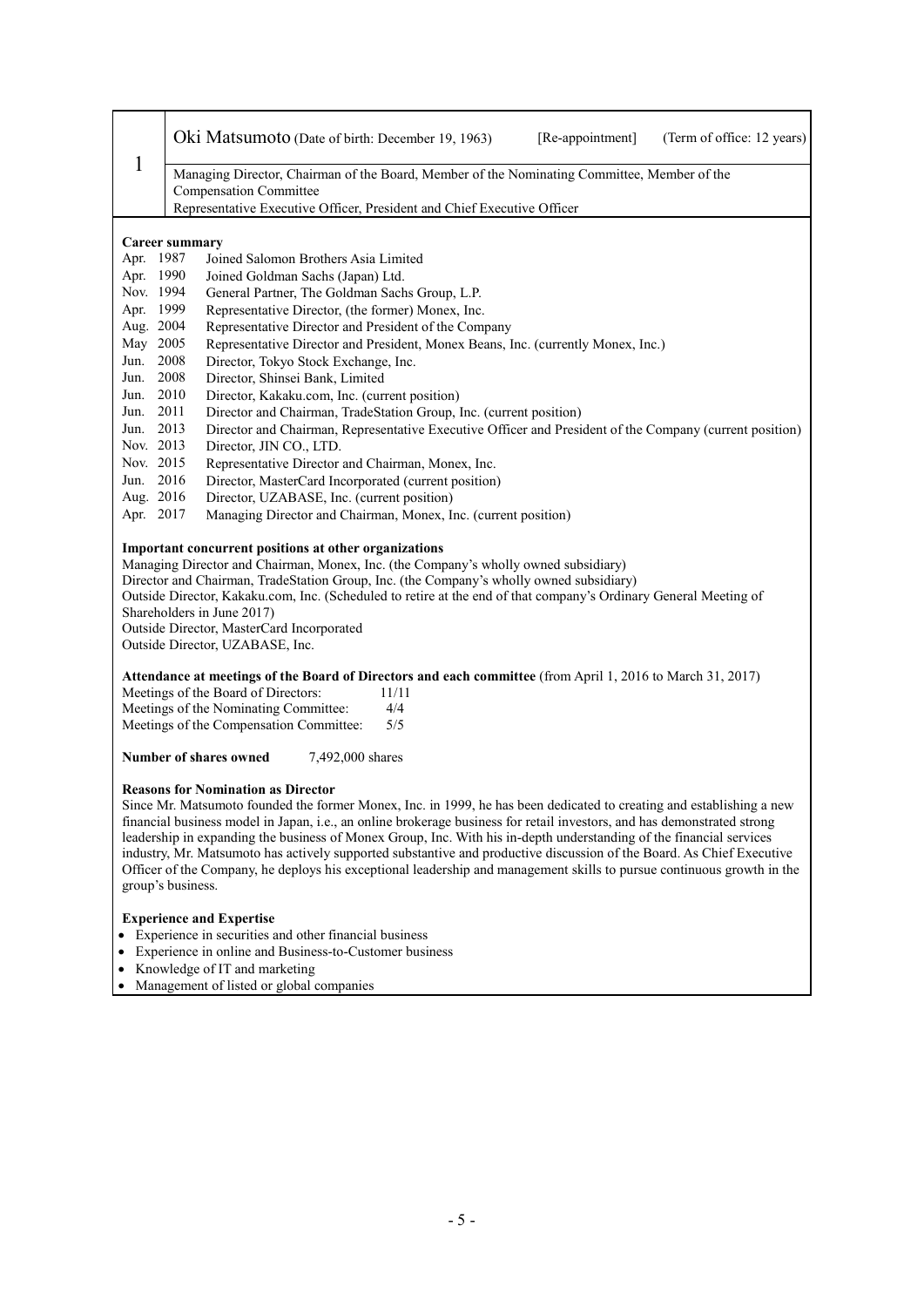| $\overline{2}$                                                                                                                                             |                                                                                                                                           | Shoji Kuwashima (Date of birth: January 2, 1955)<br>[Re-appointment]<br>(Term of office: 8 years)                                                                                                                                                                                                                                                                                                                                                                                                                          |  |  |  |
|------------------------------------------------------------------------------------------------------------------------------------------------------------|-------------------------------------------------------------------------------------------------------------------------------------------|----------------------------------------------------------------------------------------------------------------------------------------------------------------------------------------------------------------------------------------------------------------------------------------------------------------------------------------------------------------------------------------------------------------------------------------------------------------------------------------------------------------------------|--|--|--|
|                                                                                                                                                            | Managing Director, Vice Chairman of the Board                                                                                             |                                                                                                                                                                                                                                                                                                                                                                                                                                                                                                                            |  |  |  |
|                                                                                                                                                            | Executive Officer and Chief Quality Officer                                                                                               |                                                                                                                                                                                                                                                                                                                                                                                                                                                                                                                            |  |  |  |
|                                                                                                                                                            |                                                                                                                                           |                                                                                                                                                                                                                                                                                                                                                                                                                                                                                                                            |  |  |  |
|                                                                                                                                                            | <b>Career summary</b>                                                                                                                     |                                                                                                                                                                                                                                                                                                                                                                                                                                                                                                                            |  |  |  |
| Apr.                                                                                                                                                       | 1977                                                                                                                                      | Joined The Nikko Securities Co., Ltd.                                                                                                                                                                                                                                                                                                                                                                                                                                                                                      |  |  |  |
| May                                                                                                                                                        | 1999                                                                                                                                      | Director, Nikko Online, Inc. (currently Monex, Inc.)                                                                                                                                                                                                                                                                                                                                                                                                                                                                       |  |  |  |
| Oct.                                                                                                                                                       | 2001                                                                                                                                      | Director, Nikko Cordial Corporation (currently Citigroup Japan Holdings Corp.)                                                                                                                                                                                                                                                                                                                                                                                                                                             |  |  |  |
| Jan.                                                                                                                                                       | 2006                                                                                                                                      | Director and Chairman, Nikko Systems Solutions, Ltd.                                                                                                                                                                                                                                                                                                                                                                                                                                                                       |  |  |  |
| Jun.                                                                                                                                                       | 2006                                                                                                                                      | Director of the Company                                                                                                                                                                                                                                                                                                                                                                                                                                                                                                    |  |  |  |
| Dec.                                                                                                                                                       | 2006<br>Director, Representative Executive Officer and President, Nikko Cordial Corporation (currently Citigroup<br>Japan Holdings Corp.) |                                                                                                                                                                                                                                                                                                                                                                                                                                                                                                                            |  |  |  |
| Jan.                                                                                                                                                       | 2008                                                                                                                                      | Director and Vice Chairman, Nikko Cordial Corporation (currently Citigroup Japan Holdings Corp.)                                                                                                                                                                                                                                                                                                                                                                                                                           |  |  |  |
| Apr.                                                                                                                                                       | 2009<br>Director, Monex, Inc. (current position)                                                                                          |                                                                                                                                                                                                                                                                                                                                                                                                                                                                                                                            |  |  |  |
| Jun.                                                                                                                                                       | 2009<br>Director of the Company                                                                                                           |                                                                                                                                                                                                                                                                                                                                                                                                                                                                                                                            |  |  |  |
| Feb.                                                                                                                                                       | 2011<br>Director and Vice Chairman of the Company                                                                                         |                                                                                                                                                                                                                                                                                                                                                                                                                                                                                                                            |  |  |  |
| Oct.                                                                                                                                                       | 2012<br>Director, ASTMAX Co., Ltd.                                                                                                        |                                                                                                                                                                                                                                                                                                                                                                                                                                                                                                                            |  |  |  |
| Jun.                                                                                                                                                       | 2013<br>Director, Vice Chairman and Executive Officer of the Company (current position)                                                   |                                                                                                                                                                                                                                                                                                                                                                                                                                                                                                                            |  |  |  |
|                                                                                                                                                            |                                                                                                                                           | Important concurrent positions at other organizations                                                                                                                                                                                                                                                                                                                                                                                                                                                                      |  |  |  |
|                                                                                                                                                            |                                                                                                                                           | Managing Director, Monex, Inc. (the Company's wholly owned subsidiary)                                                                                                                                                                                                                                                                                                                                                                                                                                                     |  |  |  |
| Attendance at meetings of the Board of Directors and each committee (from April 1, 2016 to March 31, 2017)<br>Meetings of the Board of Directors:<br>11/11 |                                                                                                                                           |                                                                                                                                                                                                                                                                                                                                                                                                                                                                                                                            |  |  |  |
|                                                                                                                                                            | Number of shares owned<br>172,400 shares                                                                                                  |                                                                                                                                                                                                                                                                                                                                                                                                                                                                                                                            |  |  |  |
|                                                                                                                                                            |                                                                                                                                           | <b>Reasons for Nomination as Director</b><br>Mr. Kuwashima has long experience in the Japanese brokerage business and has in-depth knowledge in information<br>technology. He proactively participates in Board discussions with well-balanced perspectives derived from his vast<br>experience in management. Mr. Kuwashima also serves as an Executive Officer of the Company and is responsible for<br>information securities, etc. where his knowledge and experience in information technology can be fully utilized. |  |  |  |
|                                                                                                                                                            |                                                                                                                                           | <b>Experience and Expertise</b>                                                                                                                                                                                                                                                                                                                                                                                                                                                                                            |  |  |  |

- Experience in securities and other financial business
- Experience in online and Business-to-Customer business
- Knowledge of IT and marketing
- Management of listed or global companies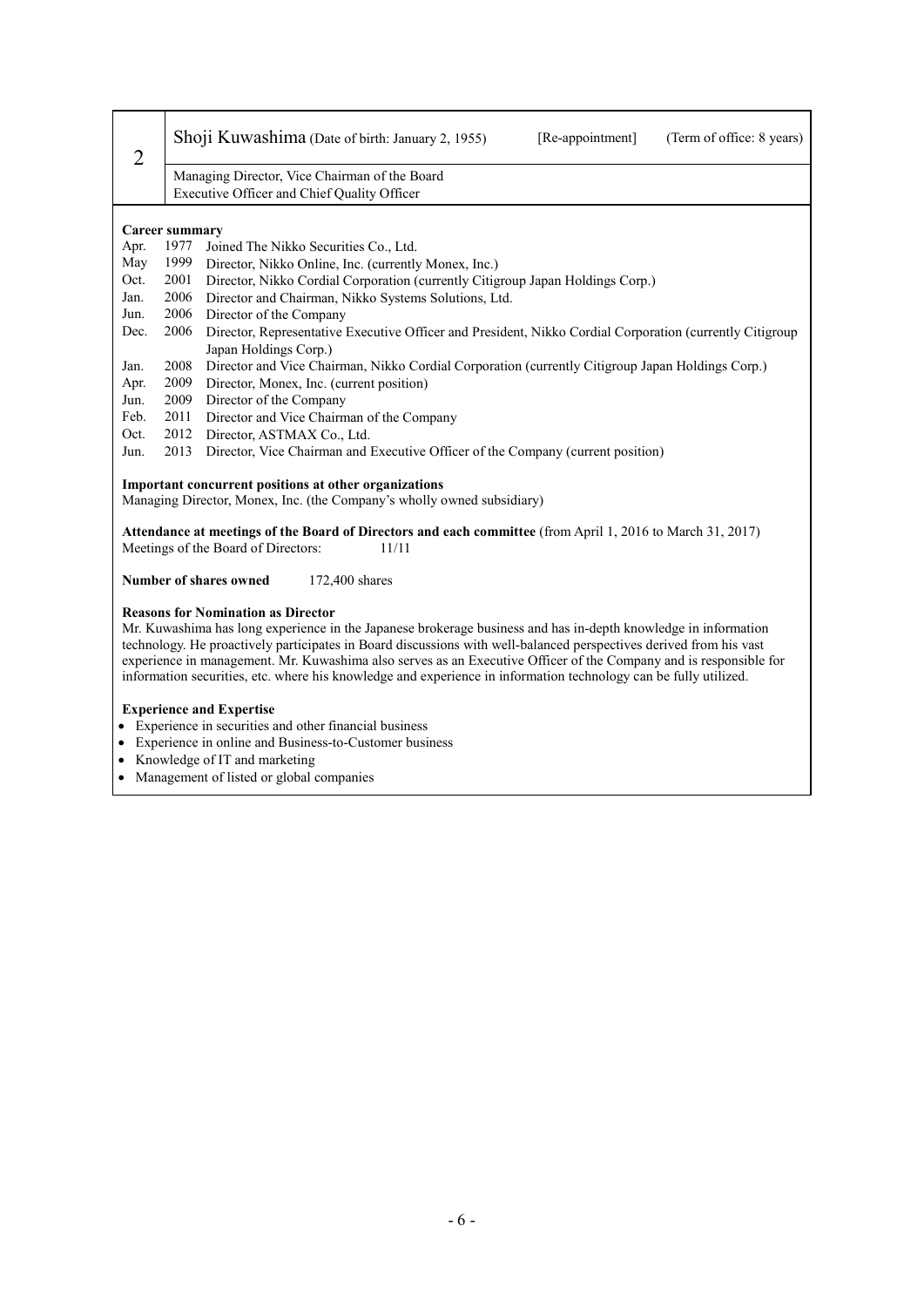| 3                                                                                                                                                                                                                                                                                                                                                                                                                                                                                                                                                  |                                                                                                                                                                                                                                                                                                                               | Takashi Oyagi (Date of birth: March 17, 1969)                    | [Re-appointment] | (Term of office: 6 years) |
|----------------------------------------------------------------------------------------------------------------------------------------------------------------------------------------------------------------------------------------------------------------------------------------------------------------------------------------------------------------------------------------------------------------------------------------------------------------------------------------------------------------------------------------------------|-------------------------------------------------------------------------------------------------------------------------------------------------------------------------------------------------------------------------------------------------------------------------------------------------------------------------------|------------------------------------------------------------------|------------------|---------------------------|
|                                                                                                                                                                                                                                                                                                                                                                                                                                                                                                                                                    | Managing Director                                                                                                                                                                                                                                                                                                             |                                                                  |                  |                           |
|                                                                                                                                                                                                                                                                                                                                                                                                                                                                                                                                                    |                                                                                                                                                                                                                                                                                                                               | Executive Officer and Chief Strategic Officer                    |                  |                           |
|                                                                                                                                                                                                                                                                                                                                                                                                                                                                                                                                                    |                                                                                                                                                                                                                                                                                                                               |                                                                  |                  |                           |
|                                                                                                                                                                                                                                                                                                                                                                                                                                                                                                                                                    | <b>Career summary</b>                                                                                                                                                                                                                                                                                                         |                                                                  |                  |                           |
| Apr.                                                                                                                                                                                                                                                                                                                                                                                                                                                                                                                                               | 1991                                                                                                                                                                                                                                                                                                                          | Joined Bank of Japan                                             |                  |                           |
| Jan.                                                                                                                                                                                                                                                                                                                                                                                                                                                                                                                                               | 1998<br>Joined Goldman Sachs (Japan) Ltd.                                                                                                                                                                                                                                                                                     |                                                                  |                  |                           |
| Apr.                                                                                                                                                                                                                                                                                                                                                                                                                                                                                                                                               | 1999                                                                                                                                                                                                                                                                                                                          | Joined (the former) Monex, Inc.                                  |                  |                           |
| May                                                                                                                                                                                                                                                                                                                                                                                                                                                                                                                                                | 2004                                                                                                                                                                                                                                                                                                                          | Joined Deutsche Bank Securities, Inc.                            |                  |                           |
| Aug.                                                                                                                                                                                                                                                                                                                                                                                                                                                                                                                                               | 2007                                                                                                                                                                                                                                                                                                                          | CEO and President, MBH America, Inc.                             |                  |                           |
| Jul.                                                                                                                                                                                                                                                                                                                                                                                                                                                                                                                                               | 2009<br>Executive Director of the Company                                                                                                                                                                                                                                                                                     |                                                                  |                  |                           |
| Jun.                                                                                                                                                                                                                                                                                                                                                                                                                                                                                                                                               | 2011<br>Director, TradeStation Group, Inc. (current position)                                                                                                                                                                                                                                                                 |                                                                  |                  |                           |
| Jun.                                                                                                                                                                                                                                                                                                                                                                                                                                                                                                                                               | 2011                                                                                                                                                                                                                                                                                                                          | Director of the Company                                          |                  |                           |
| Jun.                                                                                                                                                                                                                                                                                                                                                                                                                                                                                                                                               | 2013                                                                                                                                                                                                                                                                                                                          | Director and Executive Officer of the Company (current position) |                  |                           |
|                                                                                                                                                                                                                                                                                                                                                                                                                                                                                                                                                    | Important concurrent positions at other organizations<br>Director and Chief Strategic Officer, TradeStation Group, Inc. (the Company's wholly owned subsidiary)<br>Attendance at meetings of the Board of Directors and each committee (from April 1, 2016 to March 31, 2017)<br>Meetings of the Board of Directors:<br>11/11 |                                                                  |                  |                           |
|                                                                                                                                                                                                                                                                                                                                                                                                                                                                                                                                                    | Number of shares owned<br>510,600 shares                                                                                                                                                                                                                                                                                      |                                                                  |                  |                           |
| <b>Reasons for Nomination as Director</b><br>Mr. Oyagi is a founding member of Monex, Inc., which was established in April 1999. With his long experience in<br>financial services in Japan and the U.S., Mr. Oyagi has, while fulfilling his responsibilities as Director, assumed the role<br>of planning and executing strategies to create new enterprise value for the Company as its Executive Officer. Mr. Oyagi<br>actively participates in Board discussions, providing his views reflecting the latest trends in the financial industry. |                                                                                                                                                                                                                                                                                                                               |                                                                  |                  |                           |
| $\bullet$                                                                                                                                                                                                                                                                                                                                                                                                                                                                                                                                          | <b>Experience and Expertise</b><br>Experience in securities and other financial business<br>Experience in online and Business-to-Customer business                                                                                                                                                                            |                                                                  |                  |                           |

 $\overline{\phantom{a}}$ 

Management of listed or global companies

 $\mathbf{r}$ 

┯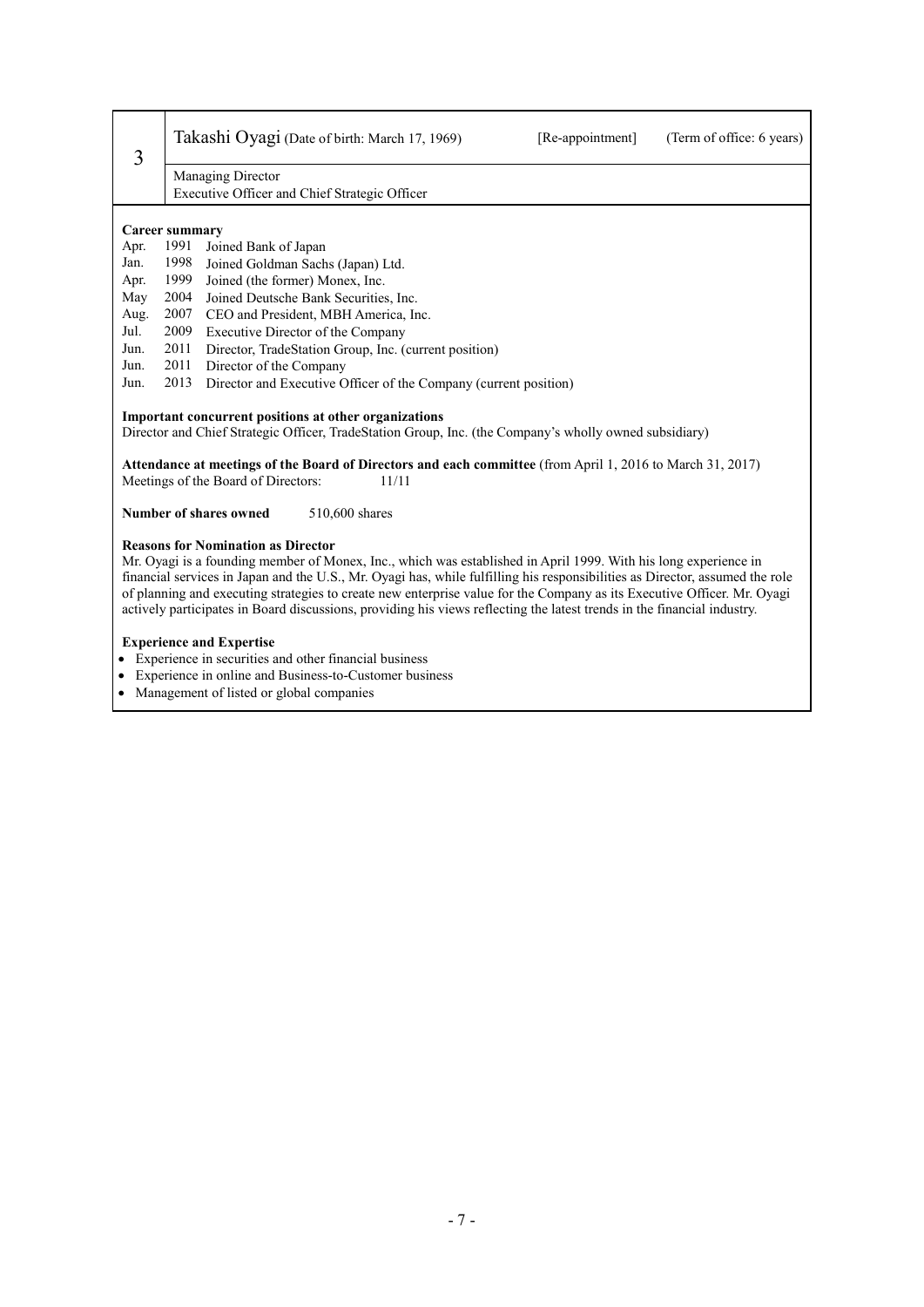# Toshihiko Katsuya (Date of birth: December 18, 1965) [New appointment]

Executive Officer

#### **Career summary**

4

- Apr. 1989 Joined The Mitsubishi Bank, Ltd.
- Apr. 2006 Joined the Company
- Apr. 2008 Executive Director of the Company
- Oct. 2010 Representative Director & President, Monex FX, Inc. (currently Monex, Inc.)
- Apr. 2013 Executive Director of the Company
- Jun. 2013 Managing Director, Monex, Inc.
- Jun. 2015 Managing Director and Deputy President, Monex, Inc. (cu. 2015 Representative Director and President, Monex, Inc. (cu.
- Nov. 2015 Representative Director and President, Monex, Inc. (current position)
- Apr. 2016 Executive Officer of the Company (current position)

#### **Important concurrent positions at other organizations**

Representative Director and President, Monex, Inc. (the Company's wholly owned subsidiary)

**Attendance at meetings of the Board of Directors and each committee** (from April 1, 2016 to March 31, 2017) –

**Number of shares owned** 12,700 shares

#### **Reasons for Nomination as Director**

Mr. Katsuya has management experience in both the brokerage and banking businesses. He is responsible for the Japan segment business of the Company and leads the brokerage business in Japan as the Representative Director & President of Monex, Inc., the Company's subsidiary. The Nominating Committee determined that Mr. Katsuya's in-depth knowledge of brokerage and financial business in both Japan and the U.S., as well as his experience in managing brokerage business, would contribute to the Board in monitoring the Company's business execution and that he would be capable of taking responsibility as Director of the Company.

#### **Experience and Expertise**

- Experience in securities and other financial business
- Experience in online and Business-to-Customer business
- Knowledge of IT and marketing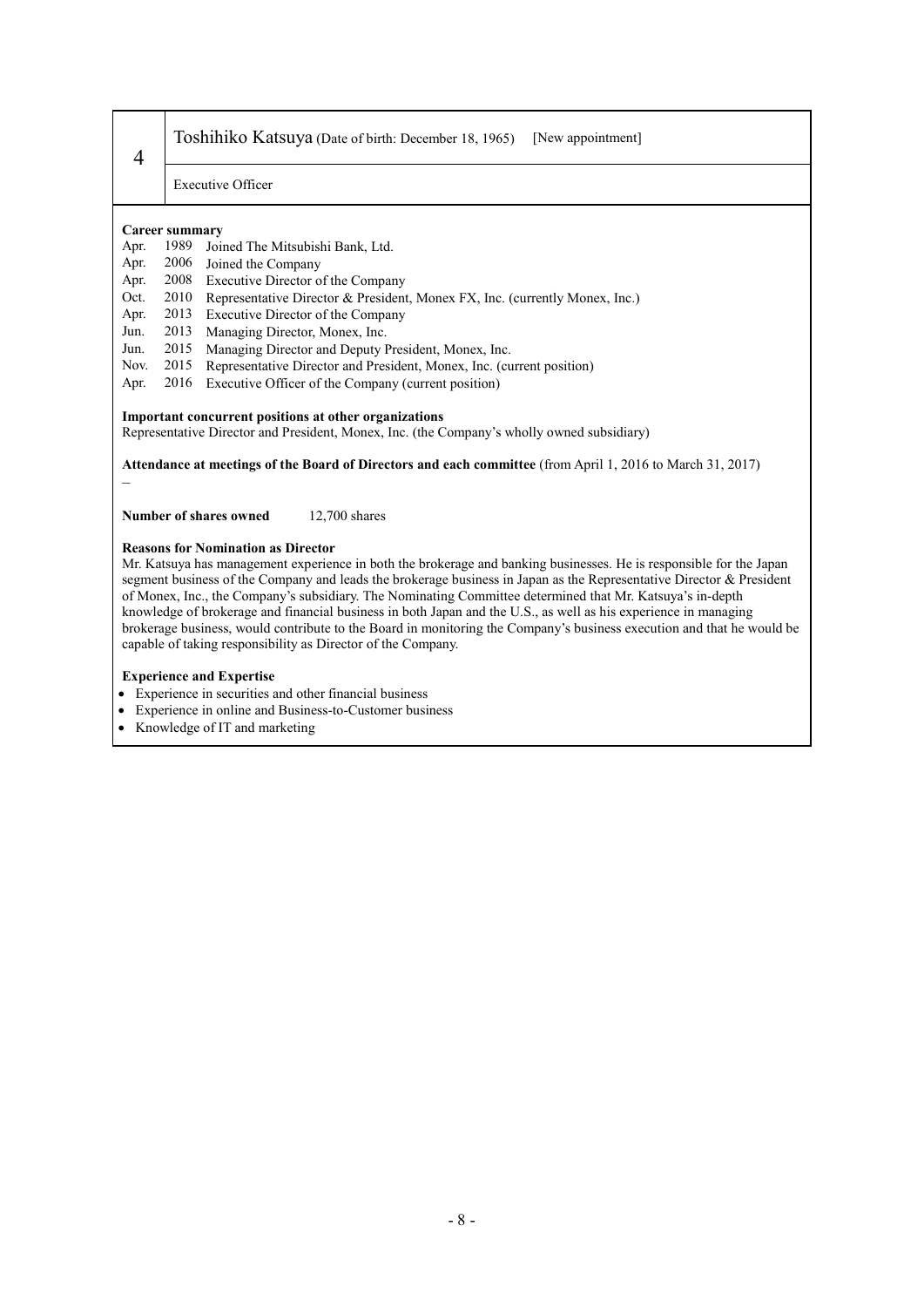| Koichi Tateno (Date of birth: February 6, 1974) |  |  |
|-------------------------------------------------|--|--|
|-------------------------------------------------|--|--|

[New appointment]

Executive Officer, Chief Operating Officer and Co- Chief Financial Officer

# **Career summary**

5

- 1998 Joined Merrill Lynch Japan Incorporated
- Apr. 1999 Joined McKinsey & Co, Inc.
- Feb. 2005 Joined Goldman Sachs (Japan) Ltd.<br>Feb. 2007 Joined Unison Capital Inc.
- 2007 Joined Unison Capital, Inc.
- Aug. 2008 Director, Akindo Sushiro Co., Ltd.
- Jun. 2012 Director, Asahi Tec Corporation
- Mar. 2013 Partner, Unison Capital, Inc.
- Apr. 2016 Executive Officer of the Company (current position)
- Jun. 2016 Director, TradeStation Group, Inc. (current position)
- Jun. 2016 Representative Director and President, Japan Growth Investments Alliance Inc. (current position)
- Sep. 2016 Senior Executive Director, Monex, Inc. (current position)

#### **Important concurrent positions at other organizations**

Senior Executive Director, Monex, Inc. (the Company's wholly owned subsidiary) Director, TradeStation Group, Inc. (the Company's wholly owned subsidiary) Representative Director and President, Japan Growth Investments Alliance Inc. (the Company's affiliate)

**Attendance at meetings of the Board of Directors and each committee** (from April 1, 2016 to March 31, 2017)

–

**Number of shares owned** 30,000 shares

#### **Reasons for Nomination as Director**

Mr. Tateno has dealt with various projects in increasing corporate value and reviving enterprises, throughout his career in management consulting and private equity investment. The Nominating Committee expects that, as the Company enters a phase of aggressively strengthening and expanding its business, Mr. Tateno will contribute to the Board in keeping a balance between value creation and value preservation based on his rich experience in corporate investment and hands-on value creation.

#### **Experience and Expertise**

- Experience in securities and other financial business
- Experience in online and Business-to-Customer business
- Knowledge of IT and marketing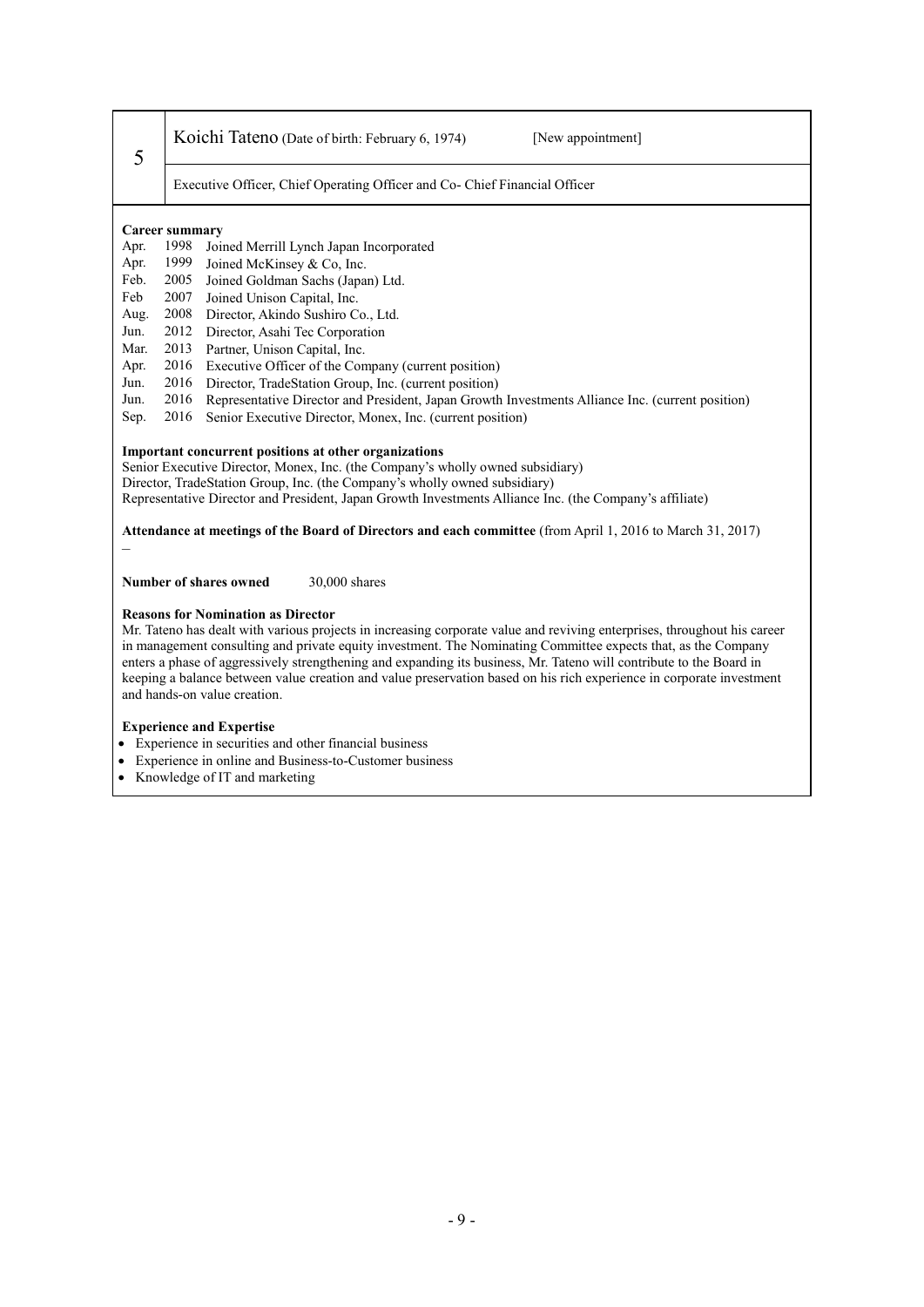| 6         | [Outside]<br>[Independent]<br>Jun Makihara (Date of birth: January 15, 1958)<br>(Term of office: 11 years)<br>[Re-appointment]                                                                                                                                                                                                                                                                                                                                                                                                                                                                                                                                                                                                                                                                                                                                                         |  |  |
|-----------|----------------------------------------------------------------------------------------------------------------------------------------------------------------------------------------------------------------------------------------------------------------------------------------------------------------------------------------------------------------------------------------------------------------------------------------------------------------------------------------------------------------------------------------------------------------------------------------------------------------------------------------------------------------------------------------------------------------------------------------------------------------------------------------------------------------------------------------------------------------------------------------|--|--|
|           | Outside Director, Member of the Nominating Committee, Member (Chair) of the Compensation Committee,<br>Lead Independent Director                                                                                                                                                                                                                                                                                                                                                                                                                                                                                                                                                                                                                                                                                                                                                       |  |  |
|           | <b>Career summary</b>                                                                                                                                                                                                                                                                                                                                                                                                                                                                                                                                                                                                                                                                                                                                                                                                                                                                  |  |  |
| Sep.      | 1981<br>Joined Goldman, Sachs & Co.                                                                                                                                                                                                                                                                                                                                                                                                                                                                                                                                                                                                                                                                                                                                                                                                                                                    |  |  |
| Dec.      | 1992<br>General Partner, Goldman, Sachs & Co.                                                                                                                                                                                                                                                                                                                                                                                                                                                                                                                                                                                                                                                                                                                                                                                                                                          |  |  |
| Jul.      | 2000<br>Chairman, Neoteny Co., Ltd.                                                                                                                                                                                                                                                                                                                                                                                                                                                                                                                                                                                                                                                                                                                                                                                                                                                    |  |  |
| Mar.      | 2005<br>Director, RHJ International SA                                                                                                                                                                                                                                                                                                                                                                                                                                                                                                                                                                                                                                                                                                                                                                                                                                                 |  |  |
| Jun.      | 2006<br>Director of the Company (current position)                                                                                                                                                                                                                                                                                                                                                                                                                                                                                                                                                                                                                                                                                                                                                                                                                                     |  |  |
| Jun.      | 2011<br>Director, TradeStation Group, Inc. (current position)                                                                                                                                                                                                                                                                                                                                                                                                                                                                                                                                                                                                                                                                                                                                                                                                                          |  |  |
| Jun.      | 2011<br>Director, Shinsei Bank, Limited (current position)                                                                                                                                                                                                                                                                                                                                                                                                                                                                                                                                                                                                                                                                                                                                                                                                                             |  |  |
| Sep.      | 2014<br>Director, Philip Morris International Inc. (current position)                                                                                                                                                                                                                                                                                                                                                                                                                                                                                                                                                                                                                                                                                                                                                                                                                  |  |  |
|           | Outside Director, Shinsei Bank, Limited<br>Outside Director, Philip Morris International Inc.<br>Attendance at meetings of the Board of Directors and each committee (from April 1, 2016 to March 31, 2017)<br>Meetings of the Board of Directors:<br>11/11<br>Meetings of the Nominating Committee:<br>3/4<br>Meetings of the Compensation Committee:<br>5/5<br>Number of shares owned<br>$20,000$ shares                                                                                                                                                                                                                                                                                                                                                                                                                                                                             |  |  |
|           | <b>Reasons for Nomination as Outside Director</b><br>Mr. Makihara's years of experience in investment banking and in the incubation of Internet business start-ups in Japan<br>and the U.S. provides him with strong expertise in and profound understanding of the financial services industry as well<br>as Internet-related businesses. He has actively participated in Board discussions since he was elected as Director of the<br>Company in June 2006 and has contributed to the Board from both the growth-oriented and risk-averse perspectives<br>while also taking transitions in the Company's business into consideration.<br>After he was appointed as the Lead Independent Director in April 2015, Mr. Makihara also ensured that views of the<br>outside directors were fully communicated to management, greatly enhancing the effectiveness of the Board's function. |  |  |
| $\bullet$ | <b>Experience and Expertise</b><br>Experience in securities and other financial business<br>Experience in online and Business-to-Customer business<br>Management of listed or global companies                                                                                                                                                                                                                                                                                                                                                                                                                                                                                                                                                                                                                                                                                         |  |  |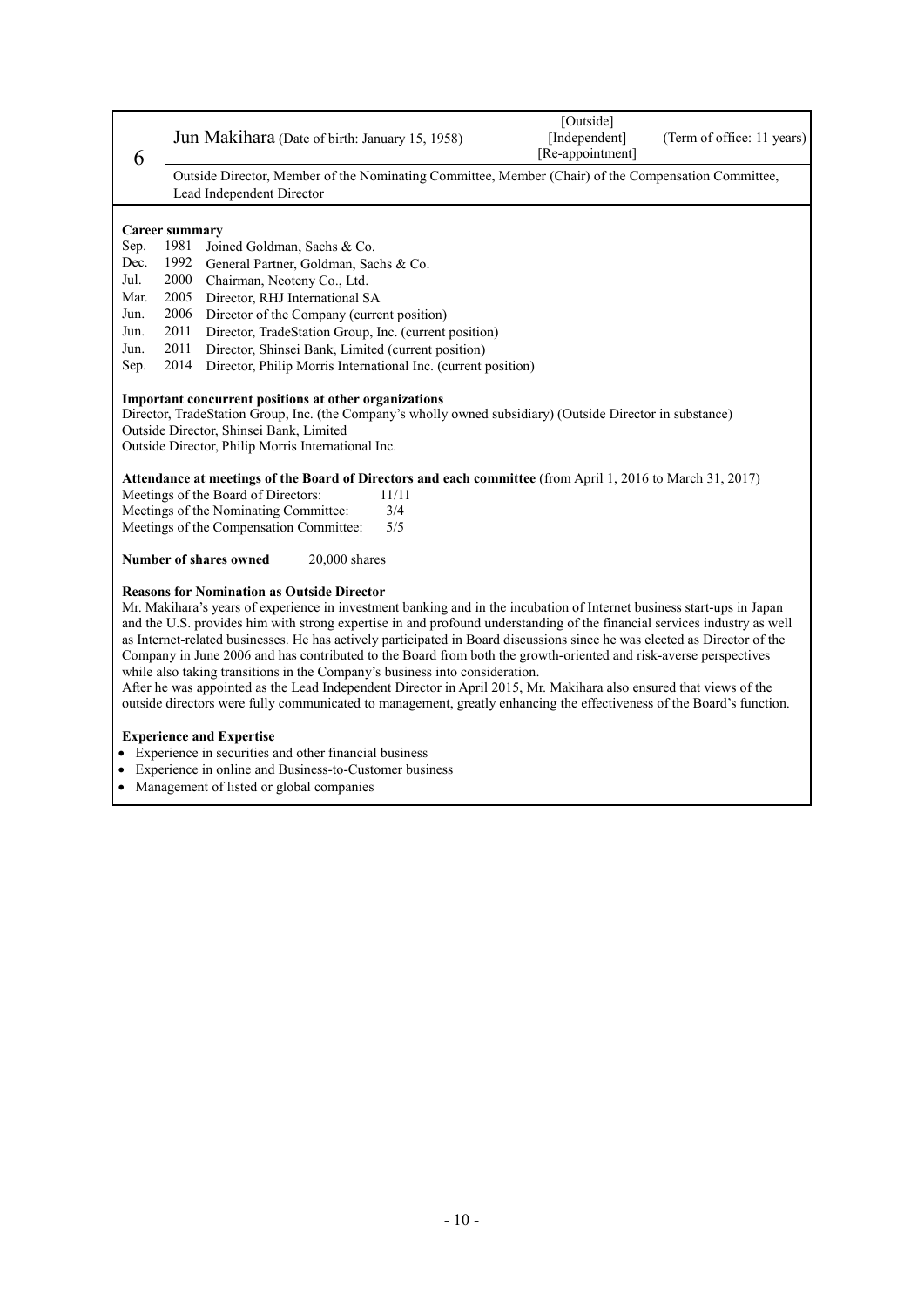| 7    |                                                                                                                  | Nobuyuki Idei (Date of birth: November 22, 1937)                                                                | [Outside]<br>[Independent]<br>[Re-appointment] | (Term of office: 4 years) |
|------|------------------------------------------------------------------------------------------------------------------|-----------------------------------------------------------------------------------------------------------------|------------------------------------------------|---------------------------|
|      | Outside Director, Member (Chair) of the Nominating Committee, Member of the Compensation Committee               |                                                                                                                 |                                                |                           |
|      |                                                                                                                  |                                                                                                                 |                                                |                           |
| Apr. | <b>Career summary</b><br>1960<br>Joined Sony Corporation                                                         |                                                                                                                 |                                                |                           |
| Apr. | 1995                                                                                                             | President and Representative Director, Sony Corporation                                                         |                                                |                           |
| Jun. | 2000                                                                                                             | Chairman and Representative Director, Sony Corporation                                                          |                                                |                           |
| Jun. | 2003                                                                                                             | Chairman and Representative Executive Officer, Sony Corporation                                                 |                                                |                           |
| Feb. | 2006                                                                                                             | Director, Accenture plc                                                                                         |                                                |                           |
| Apr. | 2006                                                                                                             | Representative Director, Quantum Leaps Corporation (current position)                                           |                                                |                           |
| Jun. | 2006<br>Chairman of the Advisory Board of the Company                                                            |                                                                                                                 |                                                |                           |
| Jun. | 2007<br>Director, Baidu, Inc.                                                                                    |                                                                                                                 |                                                |                           |
| Jul. | 2007                                                                                                             | Director, FreeBit Co., Ltd. (current position)                                                                  |                                                |                           |
| Sep. | 2011<br>Director, Lenovo Group Limited (current position)                                                        |                                                                                                                 |                                                |                           |
| Jun. | 2013                                                                                                             | Director of the Company (current position)                                                                      |                                                |                           |
|      |                                                                                                                  | Important concurrent positions at other organizations                                                           |                                                |                           |
|      |                                                                                                                  | Founder and CEO, Quantum Leaps Corporation                                                                      |                                                |                           |
|      |                                                                                                                  | Outside Director, FreeBit Co., Ltd.                                                                             |                                                |                           |
|      | Outside Director, Lenovo Group Limited                                                                           |                                                                                                                 |                                                |                           |
|      |                                                                                                                  |                                                                                                                 |                                                |                           |
|      | Attendance at meetings of the Board of Directors and each committee (from April 1, 2016 to March 31, 2017)       |                                                                                                                 |                                                |                           |
|      | Meetings of the Board of Directors:<br>11/11                                                                     |                                                                                                                 |                                                |                           |
|      | Meetings of the Nominating Committee:<br>4/4<br>5/5                                                              |                                                                                                                 |                                                |                           |
|      | Meetings of the Compensation Committee:                                                                          |                                                                                                                 |                                                |                           |
|      | Number of shares owned<br>90,000 shares                                                                          |                                                                                                                 |                                                |                           |
|      |                                                                                                                  | <b>Reasons for Nomination as Outside Director</b>                                                               |                                                |                           |
|      |                                                                                                                  | Mr. Idei has extensive management experience in global companies and is aggressively engaged in nurturing next- |                                                |                           |
|      | generation businesses and leaders, drawing on his extensive connections around the world as well as his in-depth |                                                                                                                 |                                                |                           |
|      |                                                                                                                  | knowledge of online businesses. Since his appointment as Director of the Company in June 2013, Mr. Idei has     |                                                |                           |
|      | contributed to the Board by actively expressing his perspectives derived from broad knowledge and experience.    |                                                                                                                 |                                                |                           |
|      |                                                                                                                  | <b>Experience and Expertise</b>                                                                                 |                                                |                           |

- Experience in securities and other financial business
- Knowledge of IT and marketing
- Management of listed or global companies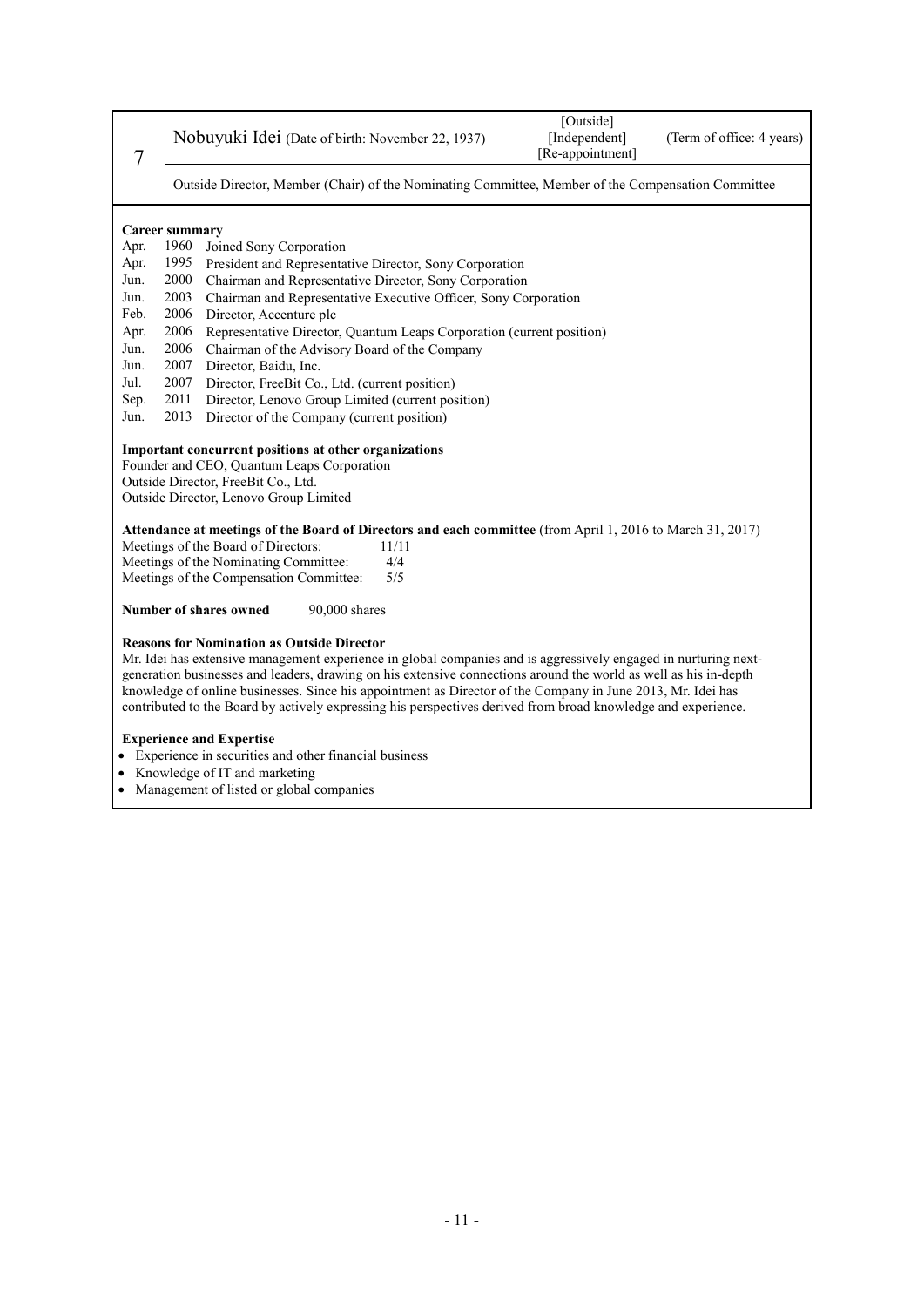| 8                                                                                                                                                                                                                                                                                                                                                                                                                                                                                                                                                                                                                                                                                                                                                                                                             | Koji Kotaka (Date of birth: May 14, 1958)                                                   |                                                                                                            | [Outside]<br>[Independent]<br>[Re-appointment] | (Term of office: 4 years) |
|---------------------------------------------------------------------------------------------------------------------------------------------------------------------------------------------------------------------------------------------------------------------------------------------------------------------------------------------------------------------------------------------------------------------------------------------------------------------------------------------------------------------------------------------------------------------------------------------------------------------------------------------------------------------------------------------------------------------------------------------------------------------------------------------------------------|---------------------------------------------------------------------------------------------|------------------------------------------------------------------------------------------------------------|------------------------------------------------|---------------------------|
|                                                                                                                                                                                                                                                                                                                                                                                                                                                                                                                                                                                                                                                                                                                                                                                                               | Outside Director, Member (Chair) of the Audit Committee                                     |                                                                                                            |                                                |                           |
|                                                                                                                                                                                                                                                                                                                                                                                                                                                                                                                                                                                                                                                                                                                                                                                                               | <b>Career summary</b>                                                                       |                                                                                                            |                                                |                           |
| Apr.                                                                                                                                                                                                                                                                                                                                                                                                                                                                                                                                                                                                                                                                                                                                                                                                          | 1987                                                                                        | Registered as attorney at law                                                                              |                                                |                           |
| Apr.                                                                                                                                                                                                                                                                                                                                                                                                                                                                                                                                                                                                                                                                                                                                                                                                          | 1987                                                                                        | Joined Sato and Tsuda Law Office                                                                           |                                                |                           |
| Aug.                                                                                                                                                                                                                                                                                                                                                                                                                                                                                                                                                                                                                                                                                                                                                                                                          | 1990<br>Joined Goldman Sachs (Japan) Ltd.                                                   |                                                                                                            |                                                |                           |
| Nov.                                                                                                                                                                                                                                                                                                                                                                                                                                                                                                                                                                                                                                                                                                                                                                                                          | 1998                                                                                        | Managing Director, Goldman Sachs (Japan) Ltd.                                                              |                                                |                           |
| Nov.                                                                                                                                                                                                                                                                                                                                                                                                                                                                                                                                                                                                                                                                                                                                                                                                          | 2006                                                                                        | Partner, Goldman Sachs (Japan) Ltd.                                                                        |                                                |                           |
| Nov.                                                                                                                                                                                                                                                                                                                                                                                                                                                                                                                                                                                                                                                                                                                                                                                                          | 2009                                                                                        | Joined Nishimura & Asahi Law Office                                                                        |                                                |                           |
| Jan.                                                                                                                                                                                                                                                                                                                                                                                                                                                                                                                                                                                                                                                                                                                                                                                                          | 2011<br>Established Koji Kotaka Law Office                                                  |                                                                                                            |                                                |                           |
| Jun.                                                                                                                                                                                                                                                                                                                                                                                                                                                                                                                                                                                                                                                                                                                                                                                                          | 2013                                                                                        | Director of the Company (current position)                                                                 |                                                |                           |
| May                                                                                                                                                                                                                                                                                                                                                                                                                                                                                                                                                                                                                                                                                                                                                                                                           | 2015<br>Supervisory Director, Japan Senior Living Investment Corporation (current position) |                                                                                                            |                                                |                           |
| Feb.                                                                                                                                                                                                                                                                                                                                                                                                                                                                                                                                                                                                                                                                                                                                                                                                          | 2016<br>Director, LINE Corporation (current position)                                       |                                                                                                            |                                                |                           |
| Sep.                                                                                                                                                                                                                                                                                                                                                                                                                                                                                                                                                                                                                                                                                                                                                                                                          | 2016                                                                                        | Director, TradeStation Group, Inc. (current position)                                                      |                                                |                           |
| Important concurrent positions at other organizations<br>Attorney at law, Koji Kotaka Law Office<br>Director, TradeStation Group, Inc. (the Company's wholly owned subsidiary) (Outside Director in substance)<br>Supervisory Director, Japan Senior Living Investment Corporation<br>Outside Director, LINE Corporation                                                                                                                                                                                                                                                                                                                                                                                                                                                                                      |                                                                                             |                                                                                                            |                                                |                           |
|                                                                                                                                                                                                                                                                                                                                                                                                                                                                                                                                                                                                                                                                                                                                                                                                               |                                                                                             | Attendance at meetings of the Board of Directors and each committee (from April 1, 2016 to March 31, 2017) |                                                |                           |
|                                                                                                                                                                                                                                                                                                                                                                                                                                                                                                                                                                                                                                                                                                                                                                                                               | Meetings of the Board of Directors:<br>11/11                                                |                                                                                                            |                                                |                           |
|                                                                                                                                                                                                                                                                                                                                                                                                                                                                                                                                                                                                                                                                                                                                                                                                               | Meetings of the Audit Committee:<br>14/14                                                   |                                                                                                            |                                                |                           |
| Number of shares owned<br>10,000 shares                                                                                                                                                                                                                                                                                                                                                                                                                                                                                                                                                                                                                                                                                                                                                                       |                                                                                             |                                                                                                            |                                                |                           |
| <b>Reasons for Nomination as Outside Director</b><br>Mr. Kotaka has significant legal expertise and is licensed as an attorney-at-law. He also has long experience in the M&A<br>and finance business as an investment banker and has an ample knowledge as an expert in finance and accounting. Since<br>he was appointed Director of the Company in June 2013, he has demonstrated his ability to fulfill his responsibilities to<br>shareholders by providing his perspectives to the Board based on his long experience in the financial industry. He further<br>contributes to the enhancement of the Company's corporate governance system through his activities on the Audit<br>Committee, where he verifies the effectiveness of the internal control system of the Company and its group companies. |                                                                                             |                                                                                                            |                                                |                           |
| <b>Experience and Expertise</b><br>• Experience in securities and other financial business<br>• Management of listed or global companies<br>$\mathbf{r}$ . The set of the set of the set of the set of the set of the set of the set of the set of the set of the set of the set of the set of the set of the set of the set of the set of the set of the set of the set of t                                                                                                                                                                                                                                                                                                                                                                                                                                 |                                                                                             |                                                                                                            |                                                |                           |

Legal/accounting expertise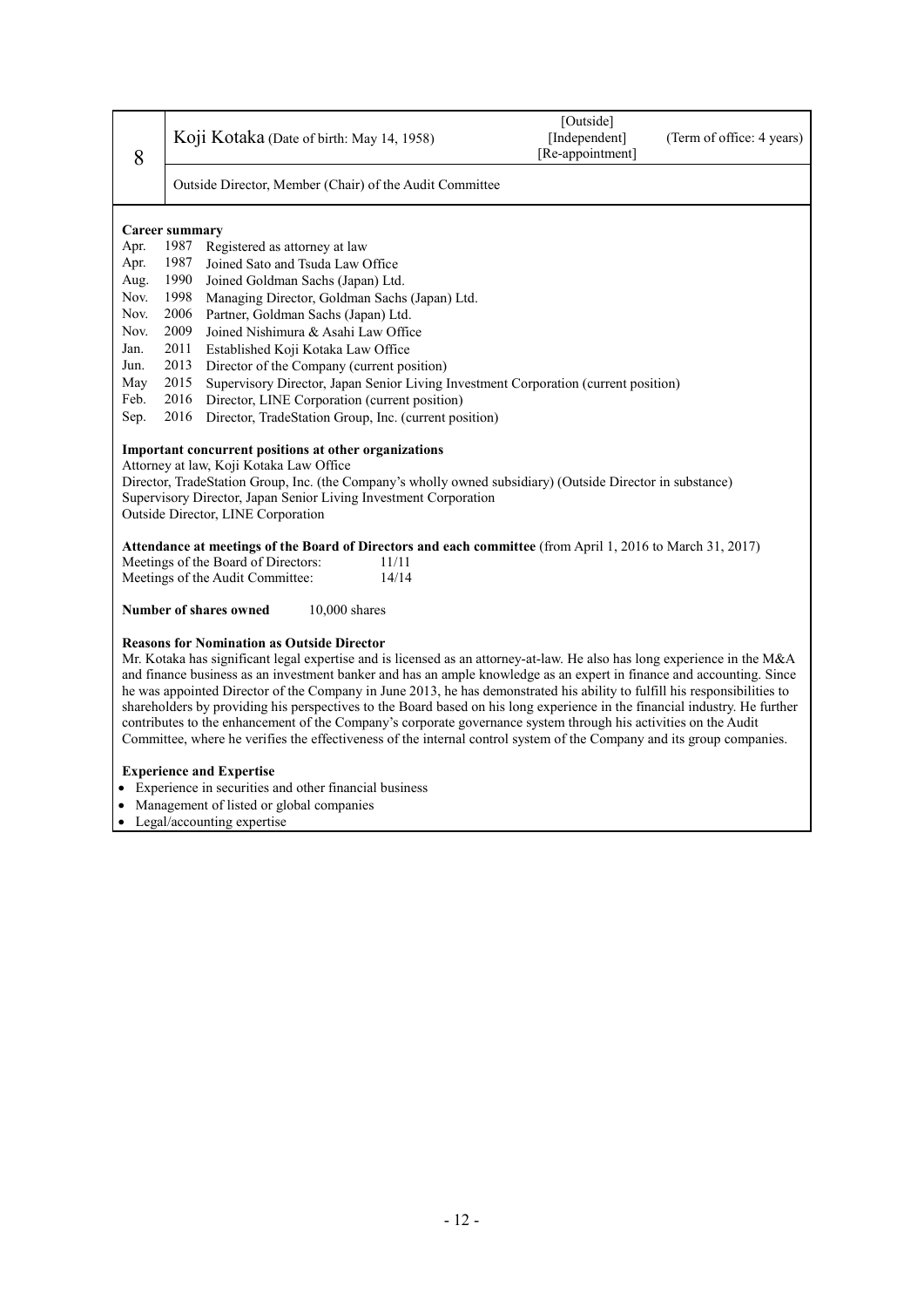| 9                                                                                                                                                                                                                                                                                                                                                                                                                               | Fujiyo Ishiguro (Date of birth: February 1, 1958)                                                                                                                                            | [Outside]<br>[Independent]<br>[Re-appointment] | (Term of office: 3 years) |
|---------------------------------------------------------------------------------------------------------------------------------------------------------------------------------------------------------------------------------------------------------------------------------------------------------------------------------------------------------------------------------------------------------------------------------|----------------------------------------------------------------------------------------------------------------------------------------------------------------------------------------------|------------------------------------------------|---------------------------|
|                                                                                                                                                                                                                                                                                                                                                                                                                                 | Outside Director, Member of the Nominating Committee                                                                                                                                         |                                                |                           |
|                                                                                                                                                                                                                                                                                                                                                                                                                                 | <b>Career summary</b>                                                                                                                                                                        |                                                |                           |
| Jan.                                                                                                                                                                                                                                                                                                                                                                                                                            | 1981<br>Joined BROTHER INDUSTRIES, LTD.                                                                                                                                                      |                                                |                           |
| Jan.                                                                                                                                                                                                                                                                                                                                                                                                                            | 1988<br>Joined Swarovski Japan Ltd.                                                                                                                                                          |                                                |                           |
| Sep.                                                                                                                                                                                                                                                                                                                                                                                                                            | 1994<br>President, Alphametrics, Inc.                                                                                                                                                        |                                                |                           |
| Jan.                                                                                                                                                                                                                                                                                                                                                                                                                            | 1999<br>Director, Netyear Group, Inc.                                                                                                                                                        |                                                |                           |
| Jul.                                                                                                                                                                                                                                                                                                                                                                                                                            | 1999<br>Director, Netyear Group Corporation                                                                                                                                                  |                                                |                           |
| May                                                                                                                                                                                                                                                                                                                                                                                                                             | 2000<br>Representative Director and President, Netyear Group Corporation (current position)                                                                                                  |                                                |                           |
| Jun.                                                                                                                                                                                                                                                                                                                                                                                                                            | Corporate Auditor, SOMPO JAPAN INSURANCE INC. (currently Sompo Japan Nipponkoa Insurance<br>2013                                                                                             |                                                |                           |
|                                                                                                                                                                                                                                                                                                                                                                                                                                 | Inc.)                                                                                                                                                                                        |                                                |                           |
| Mar.                                                                                                                                                                                                                                                                                                                                                                                                                            | 2014<br>Director, Hottolink, Inc. (current position)                                                                                                                                         |                                                |                           |
| Jun.                                                                                                                                                                                                                                                                                                                                                                                                                            | Director of the Company (current position)<br>2014                                                                                                                                           |                                                |                           |
| Jun.                                                                                                                                                                                                                                                                                                                                                                                                                            | Director, Sompo Japan Nipponkoa Insurance Inc. (current position)<br>2015                                                                                                                    |                                                |                           |
|                                                                                                                                                                                                                                                                                                                                                                                                                                 | Important concurrent positions at other organizations<br>President & CEO, Netyear Group, Inc.<br>Outside Director, Hottolink, Inc.<br>Outside Director, Sompo Japan Nipponkoa Insurance Inc. |                                                |                           |
| Attendance at meetings of the Board of Directors and each committee (from April 1, 2016 to March 31, 2017)<br>Meetings of the Board of Directors:<br>11/11<br>Meetings of the Nominating Committee:<br>4/4                                                                                                                                                                                                                      |                                                                                                                                                                                              |                                                |                           |
|                                                                                                                                                                                                                                                                                                                                                                                                                                 | Number of shares owned<br>$10,000$ shares                                                                                                                                                    |                                                |                           |
| <b>Reasons for Nomination as Outside Director</b><br>Ms. Ishiguro has profound knowledge of digital marketing and long experience in management as an active CEO of a<br>listed company. Since June 2014, when she was elected as Director of the Company, Ms. Ishiguro has actively<br>participated in Board discussions, including providing her views relating to changes in customer demand for various<br>online services. |                                                                                                                                                                                              |                                                |                           |
|                                                                                                                                                                                                                                                                                                                                                                                                                                 | <b>Experience and Expertise</b>                                                                                                                                                              |                                                |                           |

- Experience in securities and other financial business
- Knowledge of IT and marketing
- Management of listed or global companies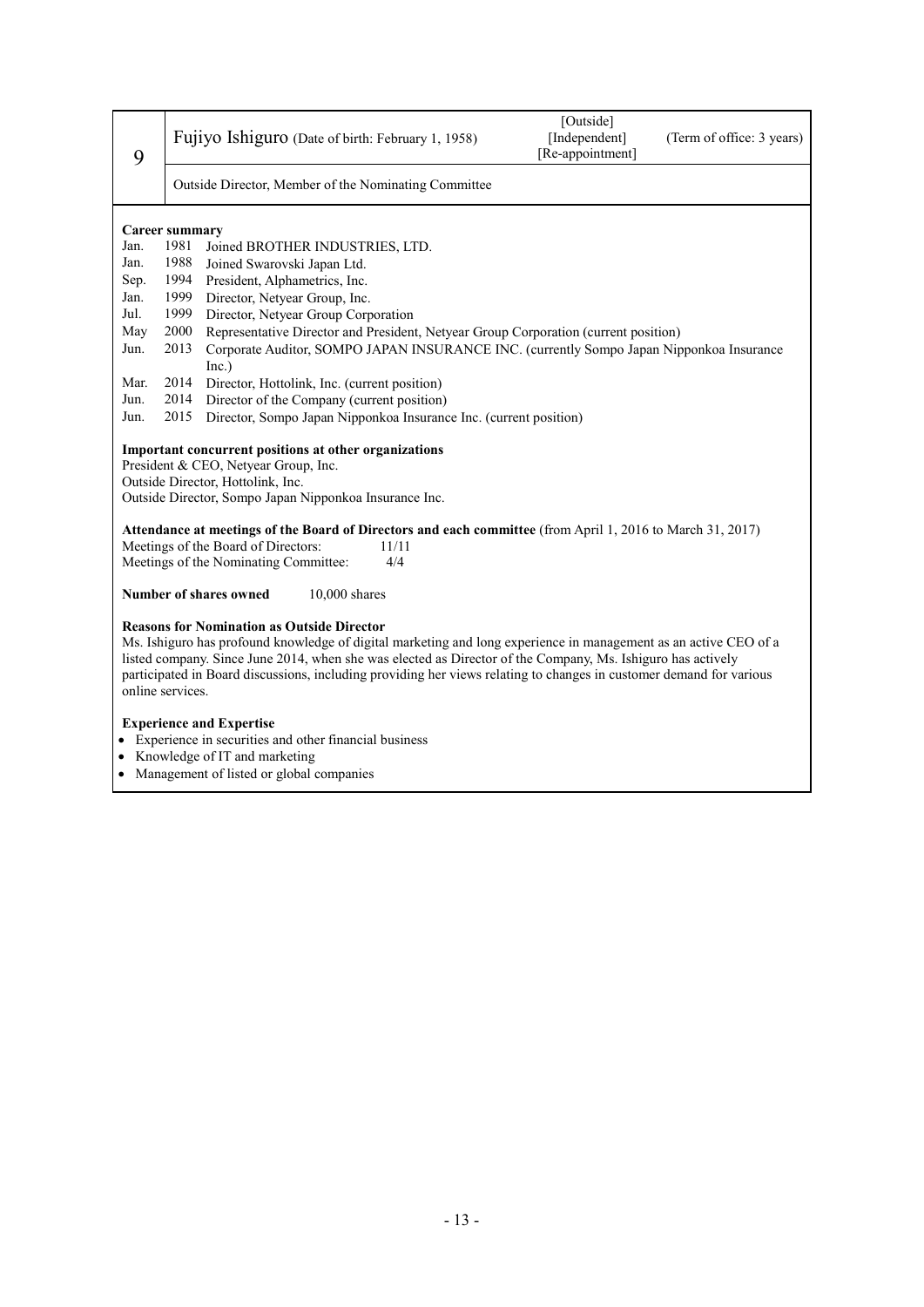Management of listed or global companies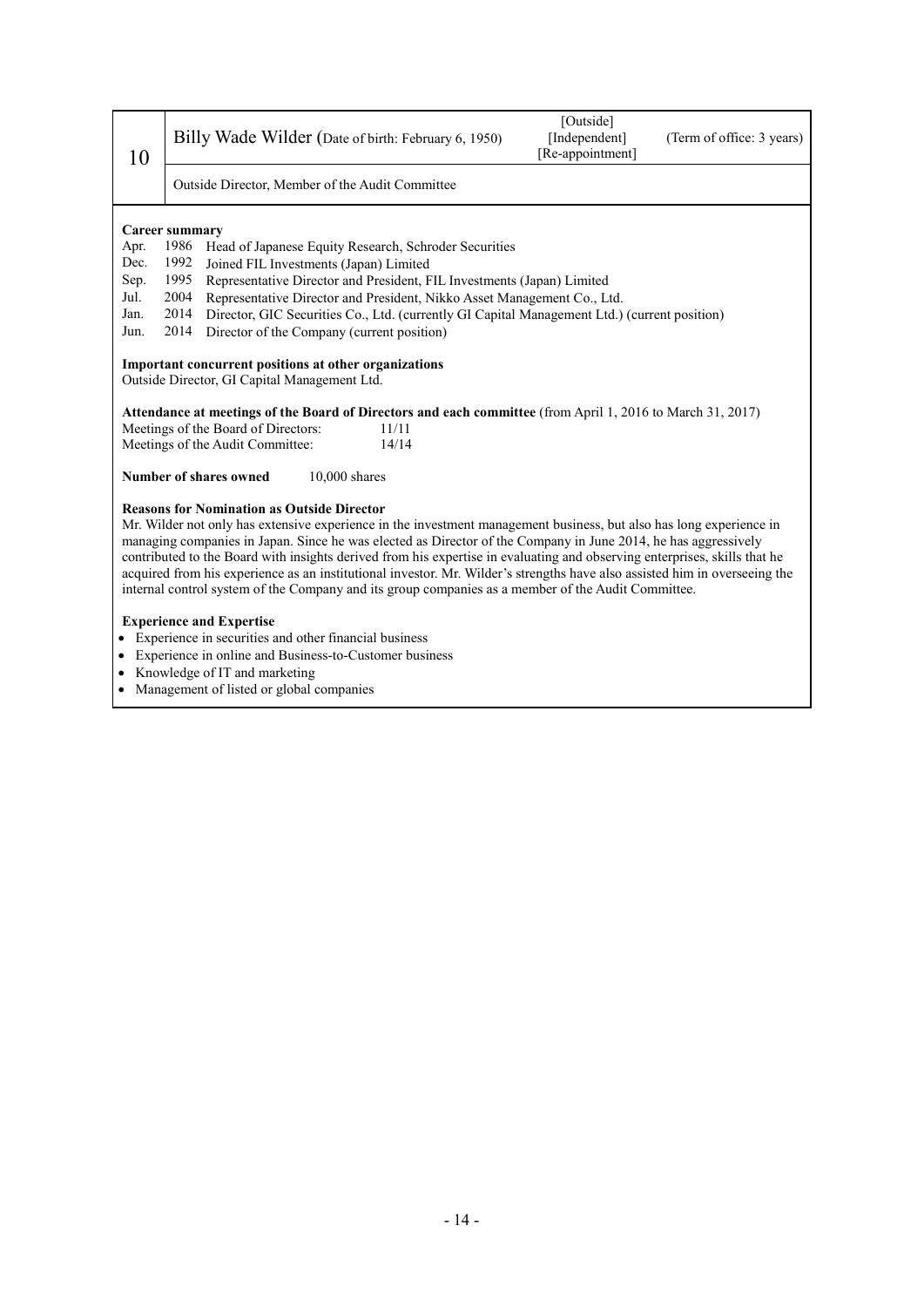| 11                                                                                                                                                                                                                                                                                                                                                                                                                                                                                                                                                                | Nobuo Domae (Date of birth: January 25, 1969)                                                                                                                          | [Outside]<br>[Independent]<br>[Re-appointment] | (Term of office: 1 year) |
|-------------------------------------------------------------------------------------------------------------------------------------------------------------------------------------------------------------------------------------------------------------------------------------------------------------------------------------------------------------------------------------------------------------------------------------------------------------------------------------------------------------------------------------------------------------------|------------------------------------------------------------------------------------------------------------------------------------------------------------------------|------------------------------------------------|--------------------------|
|                                                                                                                                                                                                                                                                                                                                                                                                                                                                                                                                                                   | Outside Director, Member of the Nominating Committee                                                                                                                   |                                                |                          |
|                                                                                                                                                                                                                                                                                                                                                                                                                                                                                                                                                                   | <b>Career summary</b>                                                                                                                                                  |                                                |                          |
| Apr.                                                                                                                                                                                                                                                                                                                                                                                                                                                                                                                                                              | 1993<br>Joined McKinsey & Co., Inc. (Japan)                                                                                                                            |                                                |                          |
| Sep.                                                                                                                                                                                                                                                                                                                                                                                                                                                                                                                                                              | 1998<br>Joined FAST RETAILING CO., LTD.                                                                                                                                |                                                |                          |
| Nov.                                                                                                                                                                                                                                                                                                                                                                                                                                                                                                                                                              | 1998<br>Director, FAST RETAILING CO., LTD.                                                                                                                             |                                                |                          |
| Jul.                                                                                                                                                                                                                                                                                                                                                                                                                                                                                                                                                              | 1999<br>Director and Senior Vice President, FAST RETAILING CO., LTD.                                                                                                   |                                                |                          |
| Nov.                                                                                                                                                                                                                                                                                                                                                                                                                                                                                                                                                              | 2004<br>Director and Executive Vice President, FAST RETAILING CO., LTD.                                                                                                |                                                |                          |
| Nov.                                                                                                                                                                                                                                                                                                                                                                                                                                                                                                                                                              | 2005<br>Director, FAST RETAILING CO., LTD.                                                                                                                             |                                                |                          |
| Nov.                                                                                                                                                                                                                                                                                                                                                                                                                                                                                                                                                              | 2008<br>Executive Vice President, FAST RETAILING CO., LTD.                                                                                                             |                                                |                          |
| Dec.                                                                                                                                                                                                                                                                                                                                                                                                                                                                                                                                                              | 2008<br>President, FAST RETAILING FRANCE S.A.S.                                                                                                                        |                                                |                          |
| Aug.                                                                                                                                                                                                                                                                                                                                                                                                                                                                                                                                                              | 2010<br>CEO, FAST RETAILING USA, Inc.                                                                                                                                  |                                                |                          |
| Jun.                                                                                                                                                                                                                                                                                                                                                                                                                                                                                                                                                              | 2016<br>Director, DeNA Co., Ltd. (current position)                                                                                                                    |                                                |                          |
| Jun.                                                                                                                                                                                                                                                                                                                                                                                                                                                                                                                                                              | 2016<br>Director of the Company (current position)                                                                                                                     |                                                |                          |
|                                                                                                                                                                                                                                                                                                                                                                                                                                                                                                                                                                   | Important concurrent positions at other organizations<br>Outside Director, DeNA Co., Ltd.                                                                              |                                                |                          |
|                                                                                                                                                                                                                                                                                                                                                                                                                                                                                                                                                                   | Attendance at meetings of the Board of Directors and each committee (from June 25, 2016 to March 31, 2017)                                                             |                                                |                          |
|                                                                                                                                                                                                                                                                                                                                                                                                                                                                                                                                                                   | Meetings of the Board of Directors:<br>8/8                                                                                                                             |                                                |                          |
|                                                                                                                                                                                                                                                                                                                                                                                                                                                                                                                                                                   | Meetings of the Nominating Committee:<br>4/4                                                                                                                           |                                                |                          |
|                                                                                                                                                                                                                                                                                                                                                                                                                                                                                                                                                                   | <b>Number of shares owned</b><br>30,000 shares                                                                                                                         |                                                |                          |
| <b>Reasons for Nomination as Outside Director</b><br>Mr. Domae has long and in-depth experience in consumer services, including e-commerce, digital and marketing<br>services, and also in global business development. Furthermore, he has extensive experience in establishing globally<br>applicable organizational frameworks and business management systems. Since he was elected as Director of the<br>Company in June 2016, Mr. Domae has aggressively participated in Board discussions and provided his insights from<br>wide and various perspectives. |                                                                                                                                                                        |                                                |                          |
|                                                                                                                                                                                                                                                                                                                                                                                                                                                                                                                                                                   | <b>Experience and Expertise</b><br>Experience in online and Business-to-Customer business<br>Knowledge of IT and marketing<br>Management of listed or global companies |                                                |                          |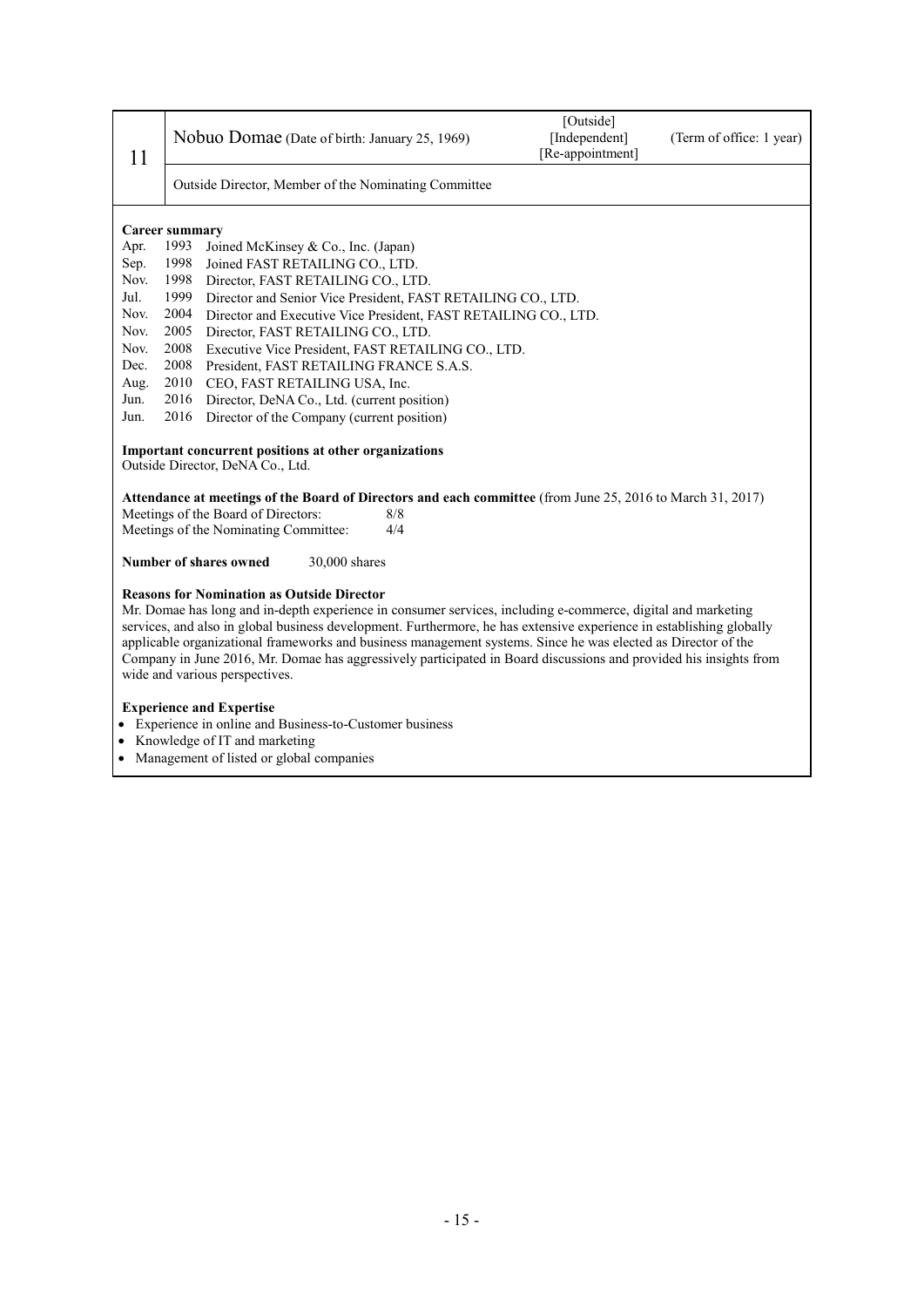Notes: 1. No specific conflict of interests exists between the Company and each candidate for Directors.

- 2. Number of years stated as the term of office shows the aggregate number of years served as Director of the Company as of the conclusion of this Ordinary General Meeting of Shareholders.
- 3. Jun Makihara, Nobuyuki Idei, Koji Kotaka, Fujiyo Ishiguro, Billy Wade Wilder and Nobuo Domae are the candidates for Outside Directors. Mr. Makihara and Mr. Kotaka concurrently serve as non-executive Directors of TradeStation Group, Inc.
- 4. As described in the Business Report (Japanese only), the Company entered into an agreement with each of Jun Makihara, Nobuyuki Idei, Koji Kotaka, Fujiyo Ishiguro, Billy Wade Wilder and Nobuo Domae to limit their liability provided for in Article 423, Paragraph 1 of the Companies Act, pursuant to the provision set forth in Article 427, Paragraph 1 of the Companies Act. In the event that the abovementioned six (6) candidates are reelected, the agreements shall continue to remain effective with regard to their acts after the re-election.
- 5. As described in the Business Report (Japanese only), the Company designated Jun Makihara, Nobuyuki Idei, Koji Kotaka, Fujiyo Ishiguro, Billy Wade Wilder and Nobuo Domae as Independent Directors in accordance with relevant regulations of the Tokyo Stock Exchange and filed the registration therewith. In the event that the abovementioned six (6) candidates are re-elected, the Company will continue to designate them as Independent **Directors**
- 6. A problem was identified with the curation platform service operated by DeNA Co., Ltd., on whose board Mr. Domae has served as Outside Director since June 2016. The Third-Party Committee established by DeNA Co., Ltd. started an investigation in December 2016. The investigation report published in March 2017 found that the business might have been in violation of the laws and regulations, and other forms of improprieties. Nobuo Domae was not aware of the problem in advance, but since being appointed as Outside Director of DeNA Co., Ltd., he has checked the DeNA group's internal controls and made suggestions based on his perspective of compliance obligation regarding business issues at the Board of Directors meetings. Furthermore, since the problem was discovered, he has also fulfilled his duties as Outside Director by such means as offering advice on the implementation of investigations by a third-party committee, offering suggestions in the Board of Directors meetings concerning reviews for recurrence prevention measures, etc. and fundamental reviews of the corporate governance and management structures of DeNA Co., Ltd.
- 7. Please refer to the Business Report (Japanese only) as well about the information on current Directors.